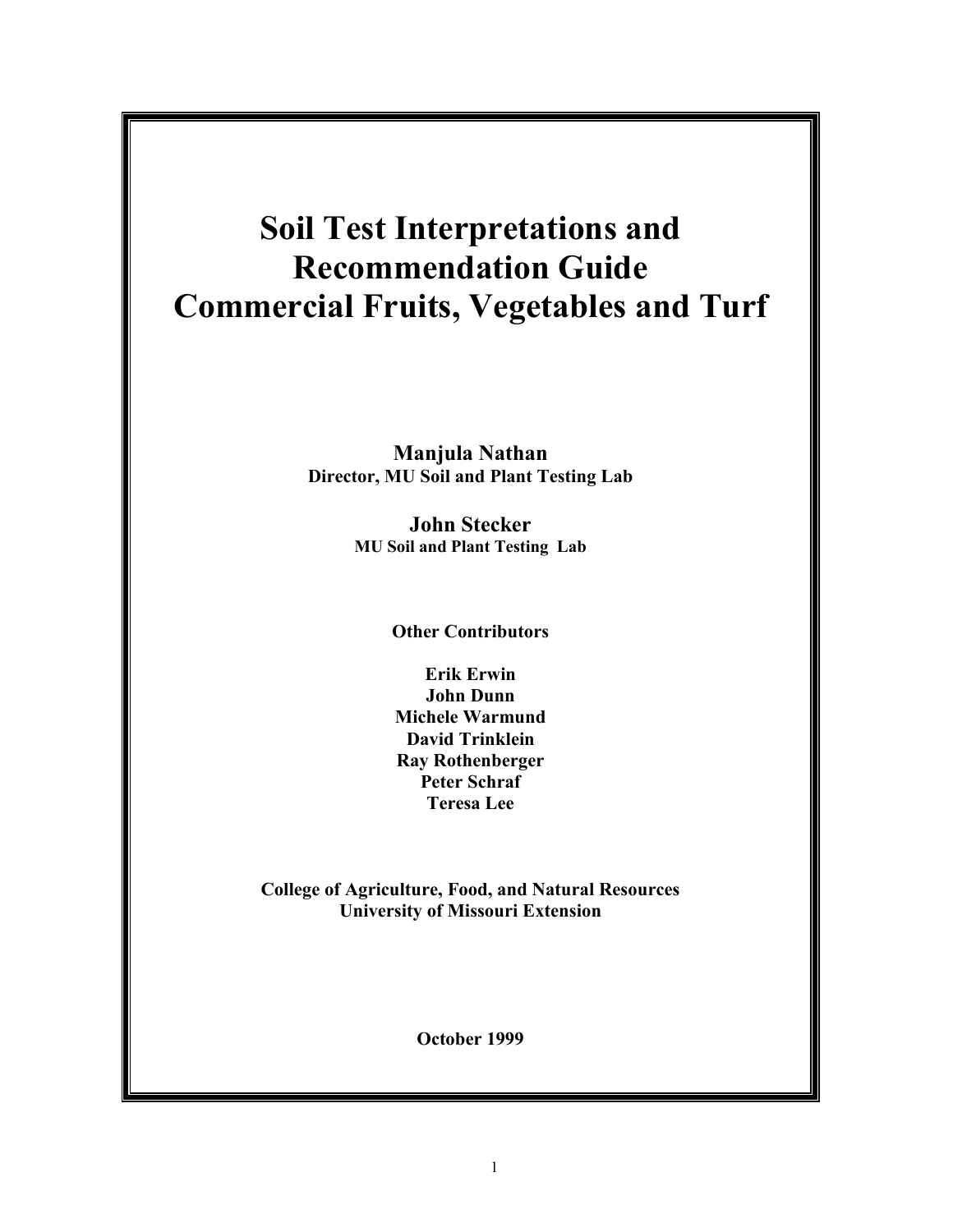# **Introduction**

This bulletin presents nutrient management information for commercial fruit and vegetable growers, and an explanation of fertilizer recommendations that accompany soil test results that are analyzed by the University of Missouri Soil and Plant Testing Laboratory. On the last two pages of this bulletin are copies of the Soil Sample Information Form for Commercial Fruits, Vegetable and Turf (MP 727) used by the Soil Testing Laboratory. Those growers who wish to have soils analyzed for commercial fruits, vegetables and turf should submit samples with these forms. The forms can be obtained from County Extension Offices or the Soil Testing Laboratories in Columbia or Portageville. Proper submission of samples of the requested information will result in a better fertilizer recommendation and interpretation of the soil test results.

The nutrition of fruits and vegetables is a very important aspect of their production. Adequate nutrition is required not only for optimum yield, but also for optimum quality. In general, production practices that lead to the greatest yield are associated with the best quality. Proper fertilization for many fruit crops requires a balance between vegetative and fruit growth. Proper fertilization also promotes uniform crop growth and maturity, which are important at harvest.

With the exception of carbon, hydrogen and oxygen, plant nutrients are primarily supplied to plants by the soil. Fertilizers, manure and amendments are often applied to soils to supplement nutrients supplied by the soil. Responsible nutrient management considers first a soil's ability to supply plants with essential nutrients. Soil testing is a nutrient management strategy grounded in research that measures essential plant nutrients in the soil and relates the amounts to crop needs. Fertilizer and amendment recommendations are based on soil tests, soil type, crop yield, crop age (for some perennial crops) and past crop management. By eliminating the guesswork of providing nutrients, the efficiency of supplying nutrients to crops can be increased. Thus growers may benefit from lesser costs and better yields. Also lesser amounts of nutrients are less likely to contribute to non-point source pollution such as phosphorus contamination of surface water or nitrates leaching into groundwater.

# **Soil Sampling**

Collecting a soil sample is a very important part of soil testing. The soil sample must be representative of the area or field to be sampled. Otherwise, interpretations and recommendations based on the results could be misleading, inaccurate and potentially counterproductive. Errors in collecting a representative sample may be made in choosing the area to sample or in the collection of the sample itself.

Individual samples should be taken from areas that will be managed the same and have similar properties which could affect soil test values. Topography, slope, soil texture, drainage, topsoil color, previous fertilizer, lime and manure applications, and cropping history all are factors to consider when selecting an area to sample. A soil survey map may be helpful for determining areas with similar soil properties. Twenty acres may be represented by one sample for uniform or level fields, but for non-uniform areas one sample should represent only 5 acres. When specific crops are grown on small acreages, an even smaller area may be sampled.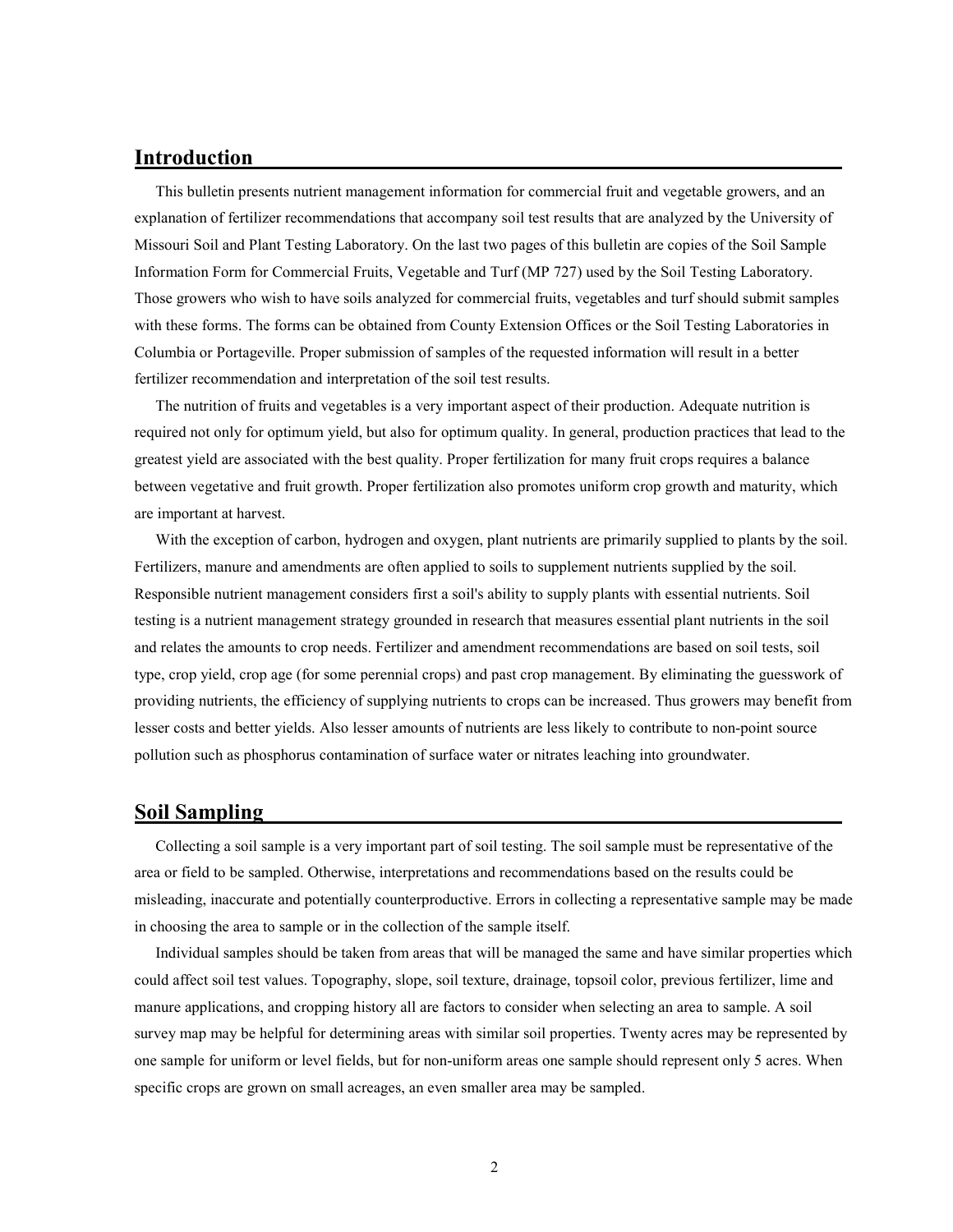Because soils are inherently variable in their distribution of plant nutrients, an individual soil sample should be a composite of several subsamples. Thus the composite sample becomes an "average" of the soil in the area to be represented. Each composite sample should consist of 15-30 subsamples. The more variable the soil, the more subsamples should be collected. Avoid sampling near dead furrows, old fence rows, previous locations of manure or brush piles or any other unusual area. Sample at least 300 feet from crushed limestone or gravel roads, as the road dust can affect soil pH. The collection of subsamples should be mixed, and cores or chunks of soil broken apart. From this mixed soil, a pint of soil should be sent to the Soil Testing Laboratory, preferably in a soil sample bag or box. Soil boxes are available from either of the University of Missouri Soil Testing Laboratories in Columbia or Portageville, or from county extension centers.

The proper depth for collecting soil samples is 6-8 inches for annual crops and 3-4 inches for turf. For established trees or perennial crops, collect soil to a 6 inch depth. At establishment it is preferable to take another sample at 6 to 12 inches for perennial crops, provided there exists the means to fertilize the deeper volume of soil. A soil tube, soil auger or a spade are all appropriate tools for collecting samples. To avoid contamination of the sample, a clean plastic pail is a preferred container into which to collect the sample.

Soil samples may be taken any time of the year, although if results are to be compared across years, it is best to collect the samples at the same time of the year. When obtaining soil test information for specific nutrients, differing sampling frequencies may be necessary. These will be covered more completely later in the bulletin.

# **Soil Testing**

Once soil samples arrive at a soil testing laboratory, soil testing procedures are used to determine nutrient amounts in the soil that may be available to crops. Most soil tests are only an **index** of the total amount of nutrients available to a crop. Through research the index are correlated to crop response in the field. Soil test values within a range are grouped (given ratings) according to the probability of crop response to supplemental fertilizer or amendment applications. Table 1 shows an example of the ratings that might be used to describe the probability of a response to fertilizer.

| Soil Test<br>Rating | Average relative yield<br>without fertilizer $(\%)$ | Probability of<br>response to fertilizer | Fertilizer Recommendation                                                                                   |
|---------------------|-----------------------------------------------------|------------------------------------------|-------------------------------------------------------------------------------------------------------------|
| Very low            | < 50                                                | greater than 90%                         | Large applications for soil building purposes                                                               |
| Low                 | $50 - 75$                                           | $75 - 90$                                | Annual applications to maximize crop response and<br>increase soil fertility                                |
| Medium              | 75 100                                              | $30 - 75$                                | Annual applications to maximize yields                                                                      |
| High                | 100                                                 | less than 30%                            | Small annual applications to maintain soil level.<br>Amounts may be doubled and applied in alternate years. |
| Very high           | 100                                                 | unlikely                                 | None until level drops back into the high range.                                                            |

**Table 1. General relationship between soil test rating, crop yield and the probability of response to fertilizer.**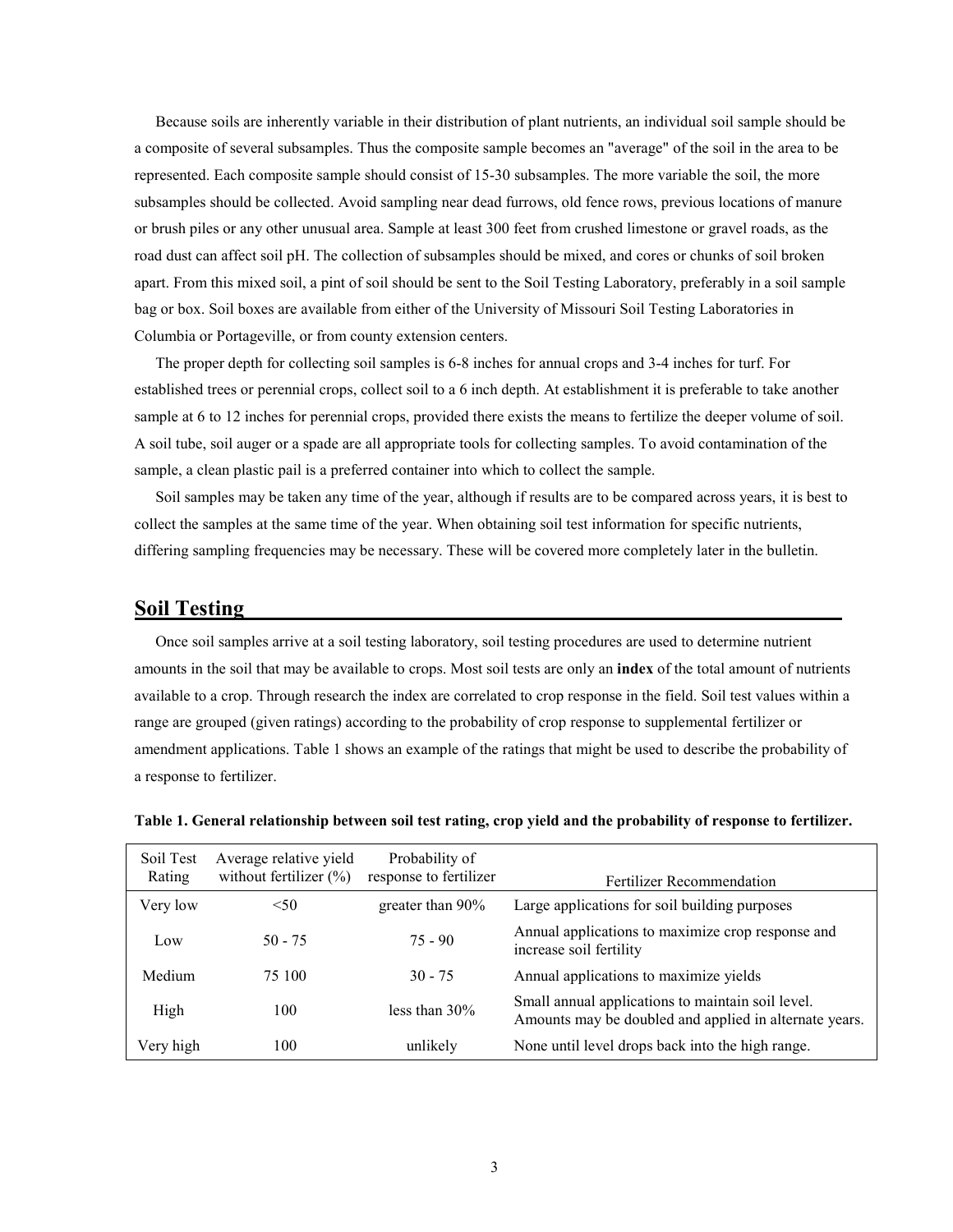Several soil test nutrient values are reported in lb/acre. Unfortunately, this sometimes results in the incorrect interpretation that soil test values can be directly related to recommended amounts of fertilizer in lb/acre. For example it would be incorrect to conclude that a soil with a soil test value of 10 lb P/acre would require 35 lb P/acre to bring the soil "up to test" to a high rating of 45 lb P/acre.

A listing of the soil test procedures used by the Soil Testing Laboratories is provided below. The first eight listed are provided with a regular soil test analysis.

- 1. Soil pH<sub>s</sub> (1:1 solution:soil suspension). Solution is 0.01M CaCl<sub>2</sub>
- 2. Lime requirement (Neutralizable Acidity) Uses the Woodruff Buffer Solution
- 3. Organic Matter (%) Loss on ignition
- 4. Extractable Phosphorus (Bray-1 P)
- 5. Exchangeable Potassium (Ammonium Acetate (NH4OAc) extraction)
- 6. Exchangeable Calcium (NH4OAc extraction)
- 7. Exchangeable Magnesium (NH4OAc extraction)
- 8. Cation Exchange Capacity (estimated from Exchangeable K, Ca, Mg, and Neutralizable Acidity)
- 9. Extractable Zinc (DPTA extraction)
- 10. Extractable Sulfur (calcium phosphate in acetic acid extraction)
- 11. Extractable iron, manganese and copper (DPTA extraction)
- 12. Exchangeable Sodium (NH4OAc extraction)
- 13. Hot water extractable Boron (0.1% CaCl<sub>2</sub> H<sub>2</sub>0)
- 14. Nitrate-nitrogen and Ammonium-nitrogen (2 M KCl extraction)
- 15. Soluble salts (electrical conductivity in a 1:1 soil:water saturation extraction)
- 16. Particle size analysis (Hydrometer method)

# **Basis for Recommendations**

Field studies correlate the fertilizer nutrient amounts required by crops to the level of nutrients measured by soil test. When field data are insufficient or a soil test does not reliably measure a nutrient for crop availability, fertilizer recommendations are based on the total amount of a nutrient needed by a crop and an estimated supply by the soil. Because different nutrients vary in the types of reactions with the soil, strategies vary to provide efficient and economical recommendations. For example, a nutrient like nitrogen tends not to accumulate in the soil in plant available forms. Whereas, other nutrients can be accumulated through several growing seasons that remain in plant available forms.

Phosphorus and potassium are both nutrients that are used in large amounts by crops and tend to be held well by the soil. This allows them to be reliably increased in the soil. Thus recommendations are based on supplying the current year's crop needs (maintenance) and future crop need (buildup). A maintenance amount is that amount of the nutrient removed by the crop in a single season. A buildup amount is the amount of nutrient needed to gradually increase the soil test value through several growing seasons. An eight year nutrient buildup period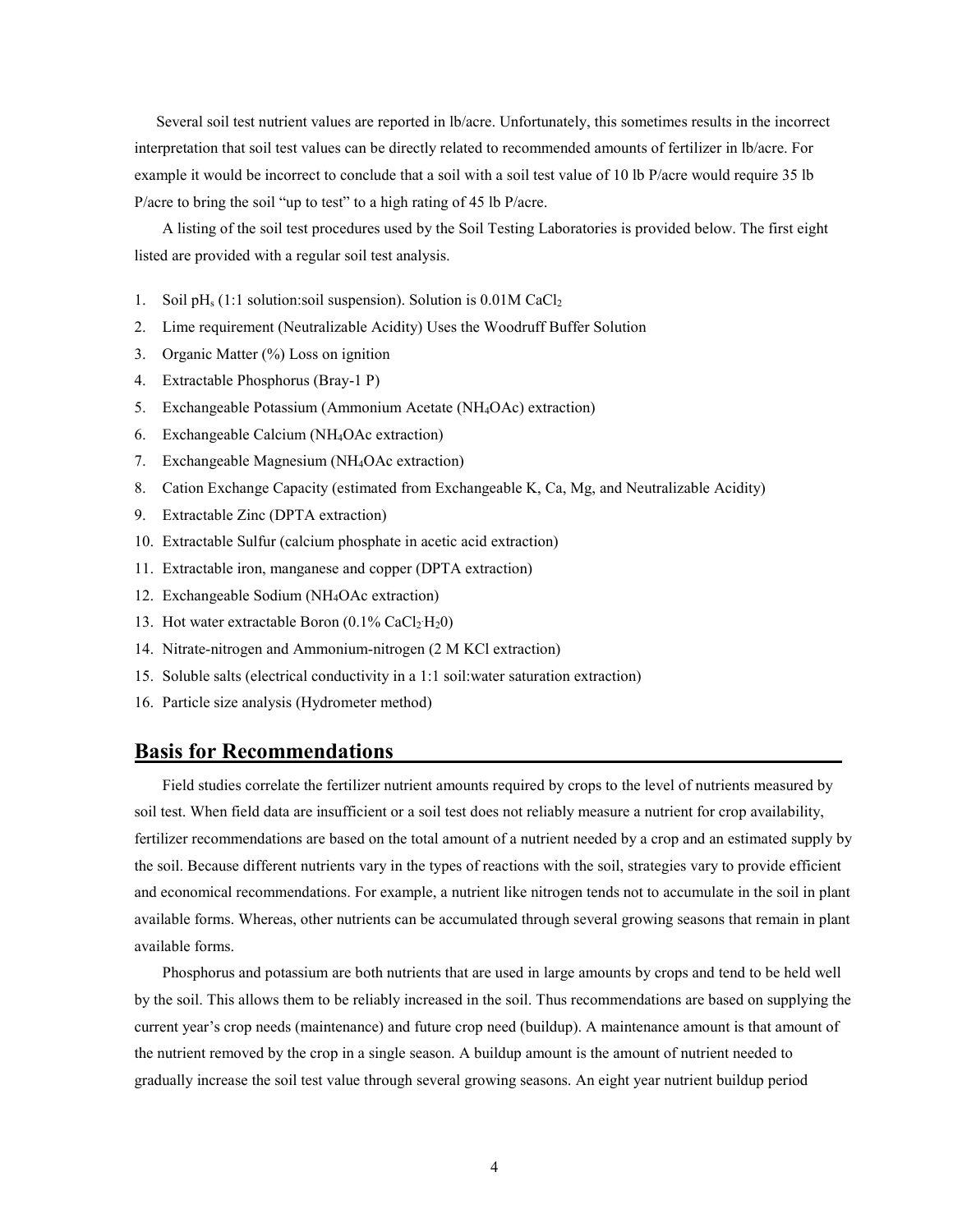provides an economical amortization of fertilizer costs and results in efficient fertilizer use by minimizing rapid fixation of a large amount of a nutrient with the soil.

When soil test values are low, phosphorus and potassium recommendations include both maintenance and buildup amounts. As values approach high levels, the recommended amount is increasingly based on maintenance. At very high levels, the soil is considered to contain an excessive nutrient amount, and a gradual decline in the soil nutrient level is desired. So not even a maintenance amount is recommended. Otherwise without an expected increase in yield, additional fertilization would increase the potential for environmental pollution. In addition to being environmentally hazardous and economically wasteful, excessive fertilization can lead to legislated fertilizer management or a ban of agricultural production altogether in specific areas.

Fertilizer nutrient recommendations provided in this publication are not varied by yield goal, but rather are varied by nutrient soil test values. Recommended amounts of fertilizer are decreased by increasing amounts of the nutrient measured in a soil test. Higher yields are not to be expected by greater fertilization, but by better management. Such management changes may include row width, water supply, plant population, etc. When improved management results in greater yields, then greater amounts of phosphorus and potassium may be applied to replace the greater amounts of nutrients removed by the harvested portion of the crop.

# **Fertilizers**

All commercially sold fertilizers report the percent of primary nutrients (nitrogen, phosphorus and potassium) that are contained within the fertilizer. These three nutrient percentages are referred to as the fertilizer grade. It is shown on the label of the fertilizer and is guaranteed by the manufacturer. Nitrogen is expressed on an elemental basis (N), while phosphorus and potassium are reported on an oxide basis,  $P_2O_5$  and  $K_2O$ . This method of reporting should not be confused with the chemical forms in which the nutrients are present in the fertilizer. For instance a commonly used fertilizer, diammonium phosphate, has a grade of 18-46-0. The fertilizer has 18% nitrogen and 46% phosphorus (as  $P_2O_5$ ). However, the nitrogen in this fertilizer is in the ammonium form (NH<sub>4</sub><sup>+</sup>) and the phosphorus is in the phosphate form (HP0<sub>4</sub><sup>-2</sup>). To accommodate fertilizer grades, fertilizer recommendations are also based on amounts of N,  $P_2O_5$  and  $K_2O$  per area (usually per acre or per 1000 ft<sup>2</sup>).

For each primary nutrient, many different fertilizer sources are available. Some fertilizers are sold as complete fertilizers, i.e., they contain all three primary nutrients. Single nutrient fertilizers are also widely available. Urea (46-0-0) and potassium chloride (0-0-60) are examples of single nutrient fertilizers for nitrogen and potassium, respectively. Complete fertilizers are often a blend of single nutrient fertilizers. Many different fertilizer sources exist. Aside from fertilizer grade, each has different properties which influence their management and the situations in which they are best used.

## **Soil pH**

Soil pH is a measurement of a soil's reaction, i.e., its acidity or alkalinity. Most Missouri soils have a pH less than 7.0 and thus have varying degrees of acidity. Alkaline soils (those with a pH greater than 7.0) are typically not native to Missouri, but usually result from or repeated lime applications or circumstances of location (e.g. lime dust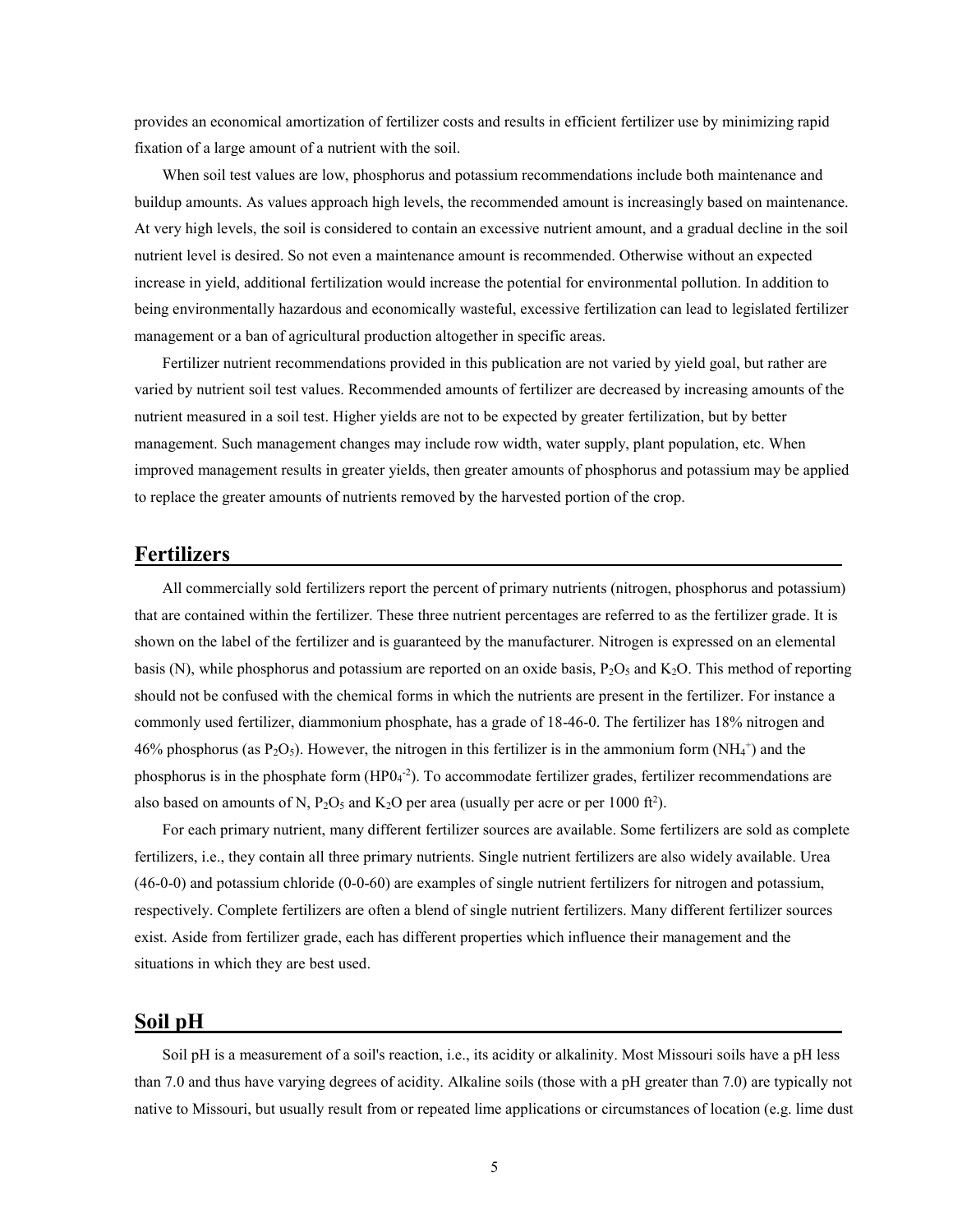from roads). As an important chemical property, a soil's acidity level affects nutrient availability, the activity of soil microbes and the growth of plants

The University of Missouri Soil Testing Laboratory measures soil acidity in a very dilute salt solution, and it is reported as a salt pH (pHs). Commercial laboratories typically measure soil pH in water. Although both methods accurately measure soil acidity, salt pH is usually 0.5 pH unit less than pH measured in water.

The acidity measured in either water or a dilute salt solution is a measure of the soil's active acidity. On soils that are strong to very strongly acid, a much larger reserve acidity exists. A laboratory procedure different from pH measures this acidity, which is called neutralizable acidity (NA). From this value lime recommendations are determined. As with pH, commercial laboratories typically use a different laboratory measurement to determine reserve acidity. Their measurement of reserve acidity is reported as a buffer pH. While both measurements are proper methods of reserve acidity, there is not a good means for comparing the two. The method used for calculating a lime recommendation from a value of neutralizable acidity cannot be used with a buffer pH value.

#### **Fruit and Vegetable and Turf pHs Preferences and Limestone Recommendations**

Horticulture crops vary in preferable soil pH<sub>s</sub>. Most prefer a pH<sub>s</sub> between 5.5 and 6.5. Where the pH<sub>s</sub> is much greater or lesser than the preferred range, some corrective measure is recommended. Table 2 shows preferred pH<sub>s</sub> ranges, and the pH<sub>s</sub> values at which an amendment should be applied to correct the pH<sub>s</sub>.

Some crops benefit from either high or low pHs. Blueberries prefer acidic soil and on most Missouri soils, lowering the pH<sub>s</sub> is necessary for economical blueberry production. Other crops grow better at high or low pH<sub>s</sub> in response to disease suppression. Scab (*Streptomyces scabies*) is a soil inhabiting fungus of potatoes that is suppressed by low pH<sub>s</sub> (< 4.7). The optimum pH<sub>s</sub> range for scab resistant potatoes is 5.1 – 5.7. When potatoes are grown in rotation with other crops that do not prefer a low pHs, lime should be applied after the potato harvest and before planting the rotation crop. Alternatively, the soil fungus that causes Clubroot of cole crops is increasingly suppressed as  $pH_s$  becomes greater than 6.5. Yet the preferred  $pH_s$  range is no more than 6.5-7.0, as crop growth is decreased for other reasons at greater pHs.

|                               | Preferable $pH_s$ range | High pH correction          | Low pH correction              |
|-------------------------------|-------------------------|-----------------------------|--------------------------------|
| Most fruits and<br>vegetables | $5.5 - 6.5$             | $pH_s > 7.0$ , apply sulfur | $pH_s < 5.5$ , apply limestone |
| <b>Blueberries</b>            | $4.3 - 5.0$             |                             |                                |
| Potatoes                      |                         | $pH_s > 5.5$ , apply sulfur | $pH_s < 3.5$ , apply limestone |
| Asparagus                     |                         |                             |                                |
| <b>Beets</b>                  | $5.5 - 7.5$             | $pH_s > 7.5$ , apply sulfur | $pH_s < 5.5$ , apply limestone |
| Cabbage                       |                         |                             |                                |
| Turf                          | $5.5 - 7.2$             | $pH_s > 7.2$ , apply sulfur | $pH_s < 5.5$ , apply limestone |

| Preferred pH <sub>s</sub> ranges and recommended correction. | Table 2. |  |  |  |  |
|--------------------------------------------------------------|----------|--|--|--|--|
|--------------------------------------------------------------|----------|--|--|--|--|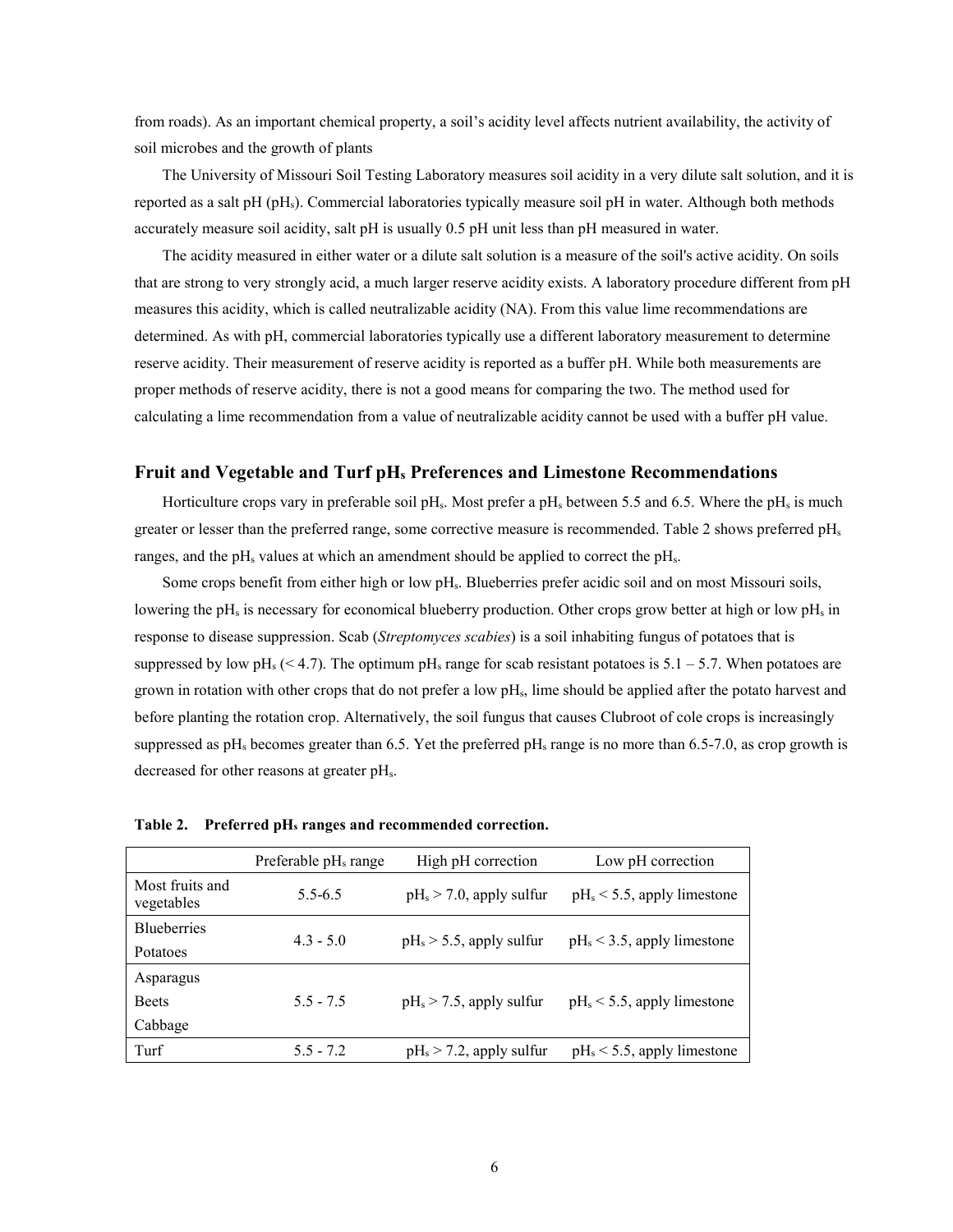Soil test reports provide a rating of the measured  $pH_s$  (Table 3). Soils with a  $pH_s$  rating of very low to low have a definite need for limestone. The low  $pH_s$  is likely limiting yield potential. A medium  $pH_s$  indicates that soil acidity is near a yield limiting point, and limestone may be needed in coming seasons, as the soil acidifies naturally or through the application of manure and/or ammonium based fertilizers. A high pHs rating indicates that the soil acidity is optimum for crop growth. A very high rating indicates that the  $pH<sub>s</sub>$  is above the preferred range, and nutrient availability may be reduced. A very high pH<sub>s</sub> may also be an indicator of other soil problems that could be limiting to growth such as salinity or excessive sodium.

|           | Vegetables, Fruits, Turf | Blueberries, Potatoes |
|-----------|--------------------------|-----------------------|
| Rating    | pH range                 |                       |
| Very low  | < 4.5                    | < 3.5                 |
| Low       | $4.5 - 5.3$              | $3.5 - 4.3$           |
| Medium    | $5.3 - 6.0$              | $4.3 - 5.0$           |
| High      | $6.0 - 7.5$              | $5.0 - 6.0$           |
| Very high | > 7.5                    | > 6.0                 |

**Table 3. pHs rating for Vegetables, Turf and Fruit Crops**

#### **Guidelines for increasing pHs.**

Recommendations for increasing  $pH_s$  are based upon a single application of lime with the objective of increasing the pH<sub>s</sub> to the optimum range,  $6.1 - 6.5$ , to a depth of six inches. Limestone is recommended by amounts of lb ENM/acre. Effective neutalizable material (ENM) is used as a means for standardizing limestone. Limestone originating from different quarries can vary in effectiveness because of purity and particle size. Both of these variables are used to calculate an ENM value for limestone. Purity is defined by the calcium carbonate equivalent. It represents how much acidity is neutralized by a given amount of limestone. Fineness of grind or particle size affects how rapidly and thoroughly limestone reacts with soil. Small or finely ground particles react with a larger soil volume and thus neutralize acidity in a lesser amount of time than larger particles. All limestone sold in Missouri must have an ENM rating. Although limestone is the most commonly applied amendment to increase soil pH, any liming material can be used with ENM recommendations.

The equation used to calculate ENM is given below:

$$
ENM = 400 * \left[ N.Acid - \frac{N.Acid}{41.425 - 10.3078pH_s + 0.629 * pH_s^2} \right]
$$

Suppose a recommendation suggests a need of 1500 ENM (lb/ton), and limestone available at the local quarry has an ENM rating of 500 (lb/ton). The proper amount of limestone to apply would be three tons/acre. For a more complete discussion of ENM see UMC Ext. Pub. G09107, "Missouri Limestone Quality-What is ENM."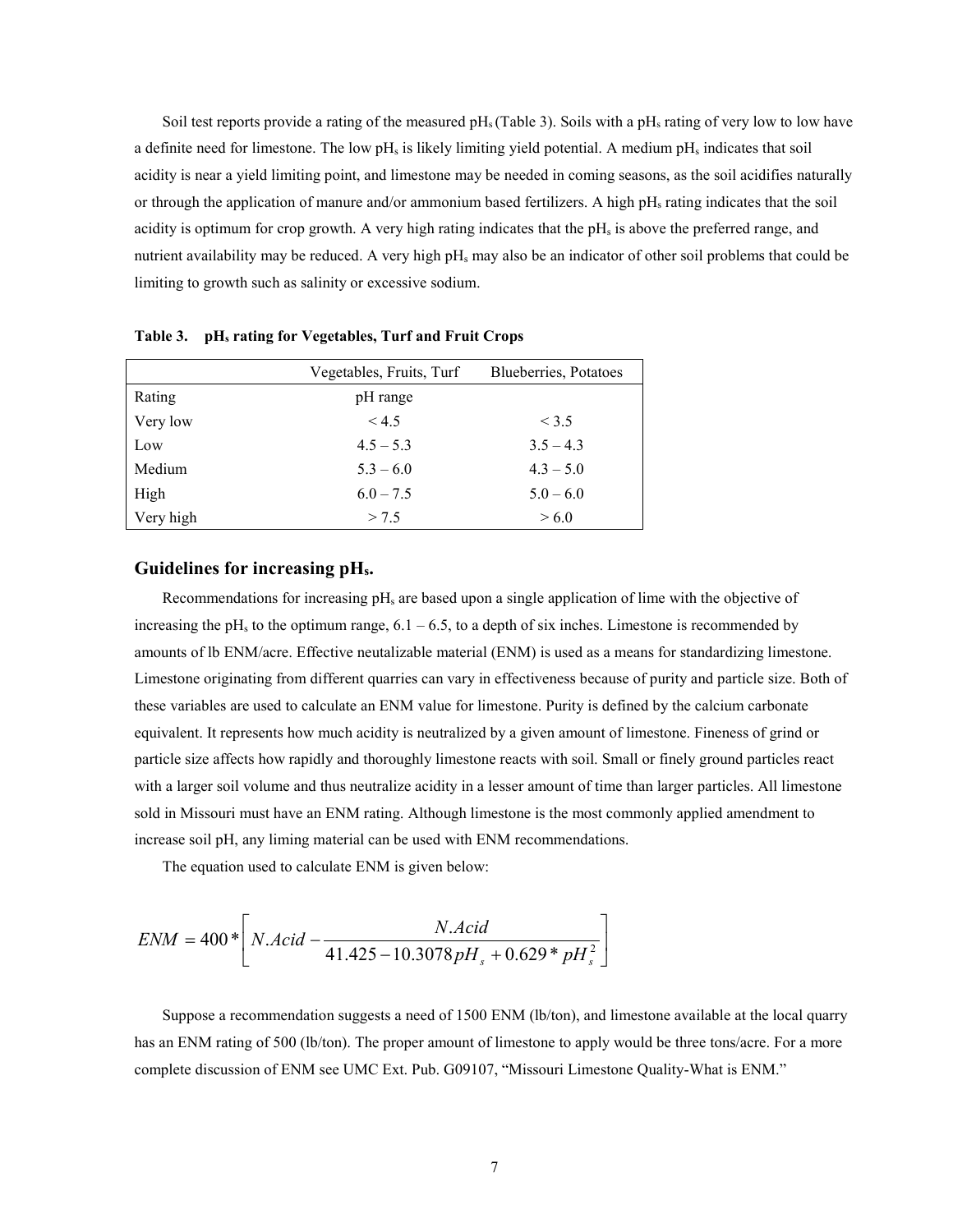Because it is undesirable to increase  $pH_s$  for blueberries and potatoes to the  $pH_s$  targeted in the above equation, an ENM of 500 is recommended when the  $pH<sub>s</sub>$  is less than 3.5. Soil sample again in a year to determine if the limestone application increased  $pH<sub>s</sub>$  to the desired range.

#### **Guidelines for Lowering pHs.**

Acidifying soils (lowering pH) for better crop growth is likely to be economical for acid loving blueberries. Blueberries require acid soils for growth and respond well to amendments that decrease pH. For other crops, higher than desired pH may not sufficiently reduce growth to warrant the cost of applying acidifying amendments to large acreages. Few soils in Missouri have excessively high pH for horticultural crops.

Recommendations for lowering pH<sub>s</sub> are based on the application of finely ground elemental sulfur. Application rates to decrease the  $pH_s$  by one  $pH_s$  unit in the surface six inches are shown in Table 4. Rates vary by the soil's cation exchange capacity (CEC), which can be related to soil texture. Sulfur's effect on soil  $pH_s$  is slow and typically takes several months to react with the soil. It should be incorporated and for perennial plants applied a year before planting.

**Table 4. Soil texture and CEC effects on sulfur recommendation to lower pHs.**

| Soil Texture     | CEC                          | Ground Sulfur* |
|------------------|------------------------------|----------------|
|                  | $(\text{meq}/100 \text{ g})$ | (lb/acre)      |
| Sand, Sandy loam | < 10                         | 350            |
| Silt loam, Loam  | $10 - 18$                    | 600            |
| Clay loam, Clay  | >18                          | 1000           |

\*Amount necessary to reduce the soil  $pH<sub>s</sub>$  by one unit.

Other materials can be used to lower soil  $pH_s$ . or maintain a low soil  $pH_s$ . Iron sulfate reacts faster than elemental sulfur (within 3 to 4 weeks), yet it requires 4 to 5 times more material. Single applications should not exceed 2 tons/acre. Greater amounts will cause salt injury. Ammonium sulfate and urea when used as nitrogen sources will maintain low soil pH<sub>s</sub>. Although higher rates could decrease pH<sub>s</sub>, they are not recommended because of salt injury.

### **Soluble Salts**

Soluble salts refer to electrolyte compounds in the soil that dissolve in the soil water. Soluble salt level is also referred to as the salinity level. At high levels soluble salts can reduce water uptake in the plant, restrict root growth, cause root tip burn and in general reduce plant growth and fruit or vegetable yield. Soluble salts compete with plants for soil water. Plant symptoms of excessive salts are similar to those from water stress. Seed germination and seedling growth are the most sensitive growth stages to high salinity levels. Plant species and cultivars vary in their sensitivity to soil salts.

The soil test to measure soluble salts is electrical conductivity. It is determined from a saturated paste extract and is reported in units of mmhos/cm. The sensitivity of plants to soluble salt levels is shown in Table 5. The salt tolerances of specific horticultural crops is given in Table 6.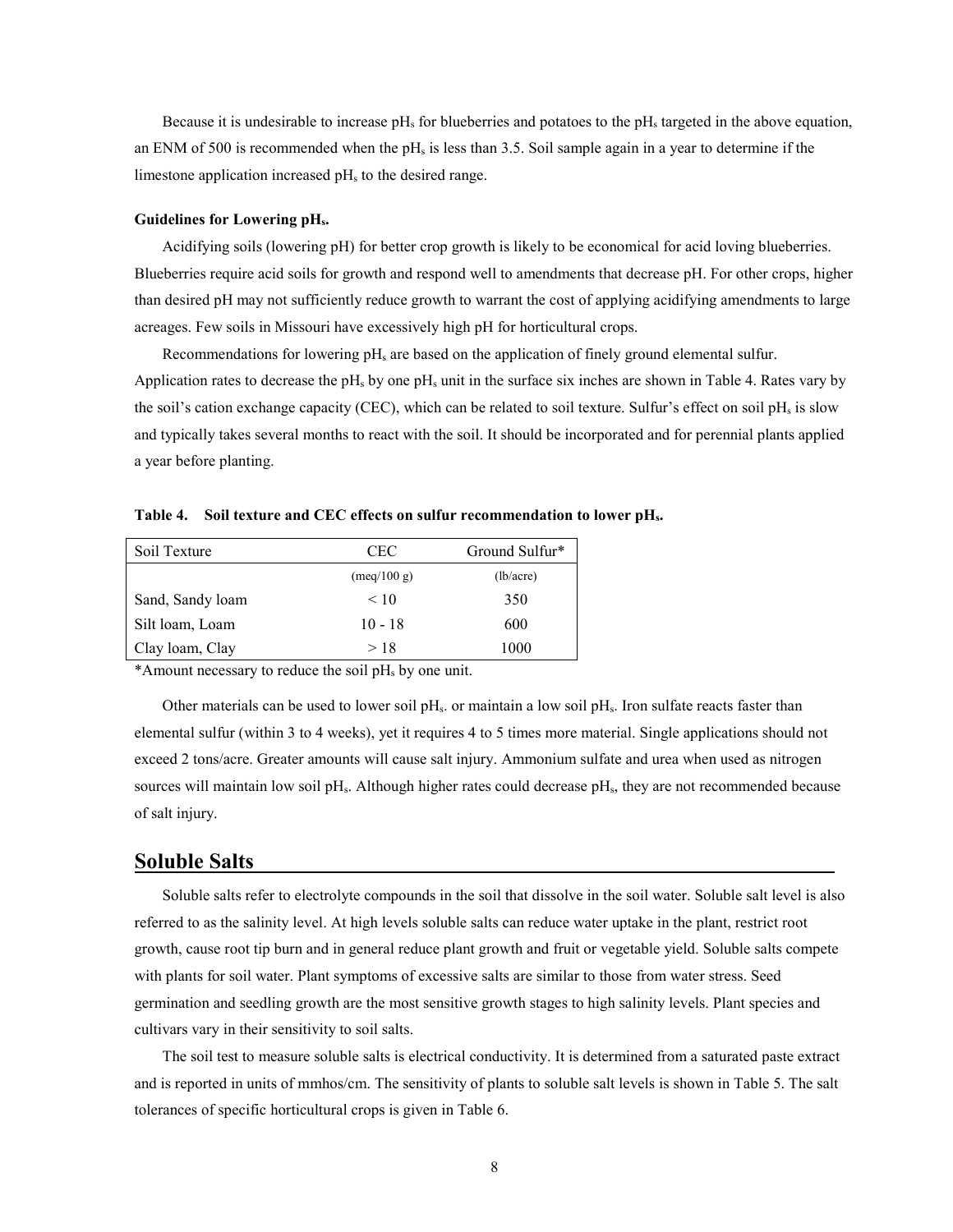Most Missouri soils are sufficiently leached by precipitation such that very low salinity levels exist. Human activities are usually the cause of high salinity levels in Missouri. Over fertilization, fertilizer spills or placing fertilizer too close to roots can create soluble salt problems for plants.

| <b>Electrical Conductivity</b> | Salinity Level       | Effect on plant growth           |
|--------------------------------|----------------------|----------------------------------|
| mmhos/cm                       |                      |                                  |
| $0 \text{ to } 2$              | non-saline           | none                             |
| $2.1$ to 4                     | very slightly saline | sensitive plants are inhibited   |
| 4.1 to $8$                     | moderately saline    | many plants are inhibited        |
| 8.1 to 16                      | strongly saline      | most cultivated plants inhibited |
| >16                            | very strongly saline | few plants are tolerant          |

**Table 5. Soluble salt levels and relative plant sensitivity.**

**Table 6. Salt tolerances of horticultural crops.**

| Non-tolerant   | Slightly tolerant   | Moderately tolerant | Tolerant     |
|----------------|---------------------|---------------------|--------------|
| $0$ to 2 mmhos | 2 to 4 mmhos        | 4 to 8mmhos         | 8 to 16mmhos |
| Blueberry      | Apple               | <b>Beet</b>         | Asparagus    |
| Carrot         | Cabbage             | <b>Broccoli</b>     |              |
| <b>Beans</b>   | Cucumber            | Musk Melon          |              |
| Onion          | Grape               | Spinach             |              |
| Pea            | Lettuce             | Squash              |              |
| Radish         | Peach               | Tomato              |              |
| Raspberry      | Pear                |                     |              |
| Strawberry     | Pepper              |                     |              |
|                | Plum                |                     |              |
|                | Potato              |                     |              |
|                | Sweet Corn          |                     |              |
|                | <b>Sweet Potato</b> |                     |              |

# **Primary Nutrients**

Nitrogen, phosphorus and potassium are referred to as primary nutrients because plants use these nutrients in greater amounts than other nutrients. Soils typically contain these nutrients in amounts sufficient to supply many years of crops. However, the annual supply of these nutrients may be deficient for optimum plant growth.

#### **Nitrogen Recommendations**

Nitrogen is the nutrient most often limiting for crop growth. Soils generally contain large amounts of nitrogen in soil organic matter, which releases it to plant available forms. However, the release rate is usually too slow to adequately supply a growing crop. Within crops' rooting zone, these forms are ephemeral because of plant uptake and soil reactions. Consequently, a reliable soil test for determining nitrogen availability has not been developed.

Nitrogen supply to crops is estimated from variables that directly and indirectly affect nitrogen release from organic matter. Soil organic matter content and CEC are two variables measured in the soil test that are used for calculating available nitrogen. If a legume crop has preceded the crop to be grown, the nitrogen recommendation is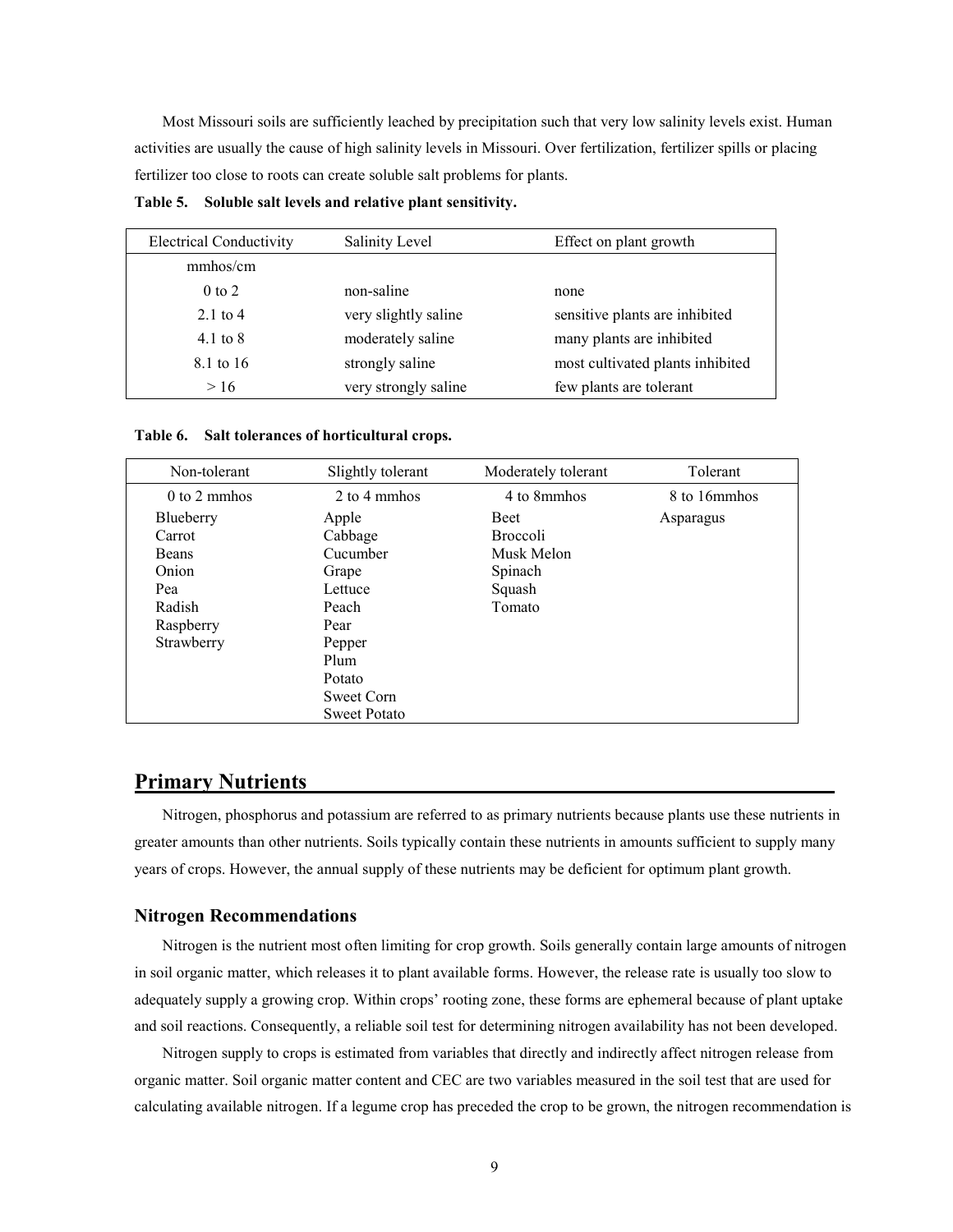reduced by an amount called the nitrogen credit. Another variable is an individual crop's requirement for nitrogen. Crops vary in the amount of nitrogen needed to produce a marketable product and also in their ability to obtain nitrogen from the soil.

#### **Fruit Crops**

Nitrogen recommendations for fruit crops vary only by organic matter content and whether plantings are new or established (Table 7). Less nitrogen is recommended for high organic matter soils as they mineralize more nitrogen than soils with lower organic matter levels. Newly planted fruit trees require little nitrogen, as at this time roots must become established. Excess nitrogen at this time encourages top growth at the expense of root growth. In Table 7 the Newly Established category for fruit trees refers to young non-fruiting trees. At this growth stage higher nitrogen rates encourage rapid shoot growth. Once established and trees mature to become fruit bearing, a decreased nitrogen rate for fruit crops maintains a balance between vegetative growth and fruit development. Under fertilizing crops decreases yield and quality, while over-fertilization can result in poor fruit color, delayed maturity and irregular ripening, decreased winter-hardiness and increased disposition for disease.

|                           |           | Organic Matter Level/Rating          |           |                                                              |
|---------------------------|-----------|--------------------------------------|-----------|--------------------------------------------------------------|
|                           | $< 2.5\%$ | $2.5 - 4.5\%$                        | $>$ 4.5 % |                                                              |
|                           | Low       | Medium                               | High      | <b>Application Time</b>                                      |
| <b>Newly Established</b>  |           | --------------- lb/acre ------------ |           |                                                              |
| Apples/Pears              | 60        | 45                                   | 30        | $\frac{1}{2}$ at planting, $\frac{1}{2}$ sidedress in June   |
| Grapes                    | 60        | 45                                   | 30        | $\frac{1}{2}$ at planting, $\frac{1}{2}$ sidedress in June   |
| <b>Blueberries</b>        | 40        | 30                                   | 20        | Sidedress when 2 <sup>nd</sup> flush of growth starts        |
| Brambles <sup>†</sup>     | 60        | 50                                   | 40        | $\frac{1}{2}$ at planting, $\frac{1}{2}$ sidedress in June   |
| Stone Fruits <sup>‡</sup> | 60        | 45                                   | 30        | $\frac{1}{2}$ at planting, $\frac{1}{2}$ sidedress in June   |
| <b>Strawberries</b>       | 80        | 70                                   | 60        | $\frac{1}{2}$ at planting, $\frac{1}{2}$ sidedress in August |
| <b>Established</b>        |           |                                      |           |                                                              |
| Apples                    | 30        | 20                                   | 10        | Sidedress in spring                                          |
| Grapes                    | 30        | 20                                   | 10        | Sidedress in spring                                          |
| Pears                     | 30        | 20                                   | 10        | Sidedress in spring                                          |
| <b>Brambles</b>           | 60        | 50                                   | 40        | Sidedress in spring                                          |
| <b>Stone Fruits</b>       | 60        | 40                                   | 20        | Sidedress in spring                                          |
| <b>Strawberries</b>       | 80        | 70                                   | 60        | Topdress after renovation                                    |
| Age                       |           |                                      |           |                                                              |
| Blueberries 1-2 year      |           | 60                                   |           |                                                              |
| 3 year                    |           | 80                                   |           | Sidedress in spring                                          |
| 4 year                    |           | 100                                  |           |                                                              |

#### **Table 7. Nitrogen recommendations for fruit crops.**

† Raspberries, Blackberries, Gooseberries,

‡ Peaches, Plums, Apricots, Cherries, Nectarines

#### **Vegetable Crops**

The calculation of nitrogen recommendations for vegetable crops is diagrammed below.

|           |           | Recommended nitrogen = Maximum N amount- Organic Matter Adjustment- Legume Credit |            |
|-----------|-----------|-----------------------------------------------------------------------------------|------------|
| (lb/acre) | (Table 8) | (Table 9)                                                                         | (Table 10) |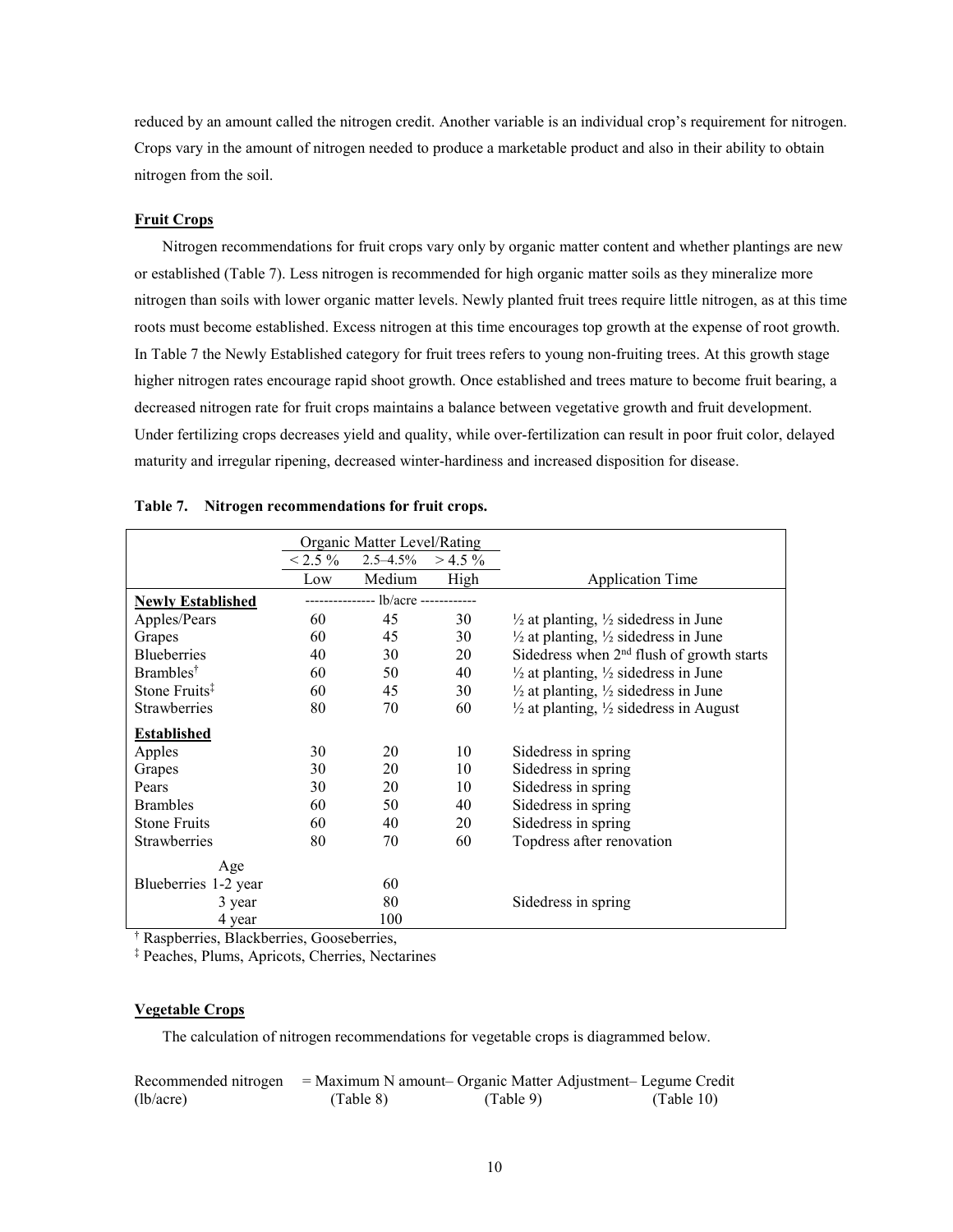The first part of the equation determines the maximum amount of nitrogen needed by a crop (Table 8). This amount is based on a yield goal, which is listed beside the required nitrogen amount. The other two parts of the equation reduce the amount of nitrogen recommended. The Organic Matter Adjustment is an estimate of the amount of nitrogen released from organic matter during a growing season. It is dependent on CEC and the percent organic matter in the soil (Table 9). Greater amounts of nitrogen are released from soils which have greater organic matter levels and CEC. The Legume Credit estimates the amount of nitrogen that is supplied from the breakdown of a legume crop residue from the previous year (Table 10).

|                        | Yield    | Maximum      |                                                                                                                                       |
|------------------------|----------|--------------|---------------------------------------------------------------------------------------------------------------------------------------|
| Crop                   | Goal     | Required N.* | Suggested application times                                                                                                           |
|                        | cwt/acre | lb N/acre    |                                                                                                                                       |
| Asparagus (New)        |          |              | $\frac{1}{2}$ at planting, 2/3 sidedress during cultivation                                                                           |
| Asparagus (Est.)       | 40       | 80           | Topdress before cutting starts or after harvest                                                                                       |
| Beans/Peas             | 80       | 30           | <b>Broadcast</b>                                                                                                                      |
| <b>Beets</b>           | 200      | 100          | $\frac{1}{2}$ at planting, $\frac{1}{2}$ sidedress 3-5 wks after planting                                                             |
| <b>Broccoli</b>        | 120      | 180          | 1/3 at planting, 1/3 sidedress 2 wks after 1/3 sidedress 5 wks after planting                                                         |
| <b>Brussels Sprout</b> | 175      | 140          | 1/3 at planting, 1/3 sidedress 2 wks after 1/3 sidedress 5 wks after planting                                                         |
| Cabbage                | 400      | 180          | 1/3 at planting, 1/3 sidedress 2 wks after 1/3 sidedress 5 wks after planting                                                         |
| Carrots                | 400      | 120          | $\frac{1}{2}$ at planting, $\frac{1}{2}$ sidedress when plants are established                                                        |
| Cauliflower            | 150      | 180          | $\frac{1}{2}$ at planting, $\frac{1}{2}$ sidedress when plants are established                                                        |
| Cucumbers              | 250      | 100          | $\frac{1}{2}$ at planting, $\frac{1}{2}$ sidedress when vines begin to run                                                            |
| Lettuce                | 300      | 120          | $\frac{1}{2}$ at planting, $\frac{1}{2}$ sidedress 3-5 wks after planting                                                             |
| Melons                 | 200      | 100          | $\frac{1}{2}$ at planting, $\frac{1}{2}$ sidedress when vines begin to run                                                            |
| Onions, dry            | 500      | 130          | $\frac{1}{4}$ banded at planting, $\frac{3}{4}$ sidedress 4-5 wks after emergence                                                     |
| Onions, green          | 150      | 80           | $\frac{1}{4}$ at planting, $\frac{1}{2}$ sidedness 4-5 wks after emergence, $\frac{1}{4}$ sidedness 4 wks before harvest              |
| Peppers                | 200      | 140          | $\frac{1}{2}$ at planting, $\frac{1}{2}$ sidedress when fruit appear                                                                  |
| Potatoes               |          | 180          | $1/5$ at planting, $2/5$ at emergence, 2.5 at hilling                                                                                 |
| Pumpkins/Squash        | 400      | 70           | $\frac{1}{2}$ at planting, $\frac{1}{2}$ sidedress when vines begin to run                                                            |
| Radishes               | 70       | 60           | At planting                                                                                                                           |
| Spinach                | 150      | 100          | $\frac{1}{2}$ at planting, $\frac{1}{2}$ sidedress 4-5 weeks after planting                                                           |
| Sweet corn             | 180      | 140          | $1/5$ in starter, $2/5$ at 4-6 leaf stage, $2/5$ at 10-12 leaf stage                                                                  |
| Sweet potatoes         |          | 60           | $1/5$ at planting, $2/5$ at emergence, $2/5$ at hilling                                                                               |
| Tomatoes               | 270      | 130          | $\frac{1}{4}$ at planting, $\frac{1}{4}$ 2 wks after planting, $\frac{1}{4}$ 4 wks after planting, $\frac{1}{4}$ 6 wks after planting |

**Table 8. Nitrogen needs for vegetable crops and application methods.** 

\*Maximum amount to apply

Plant available nitrogen primarily exists in two forms, ammonium and nitrate. Whether derived from manufactured fertilizer, organic fertilizer, soil organic matter, manure or legume crop residue, nitrogen is eventually converted into ammonium and then nitrate by soil microbes. In the nitrate form, nitrogen may be "lost" from a crop's rooting zone through volatilization or leaching. Both processes can drastically reduce fertilizer efficiency and deprive a crop of adequate nitrogen for optimum growth and yield. Application time of nitrogen fertilizer then becomes important. By coinciding the conversion of nitrate to ammonium with active crop growth, more of the applied nitrogen is available to crops.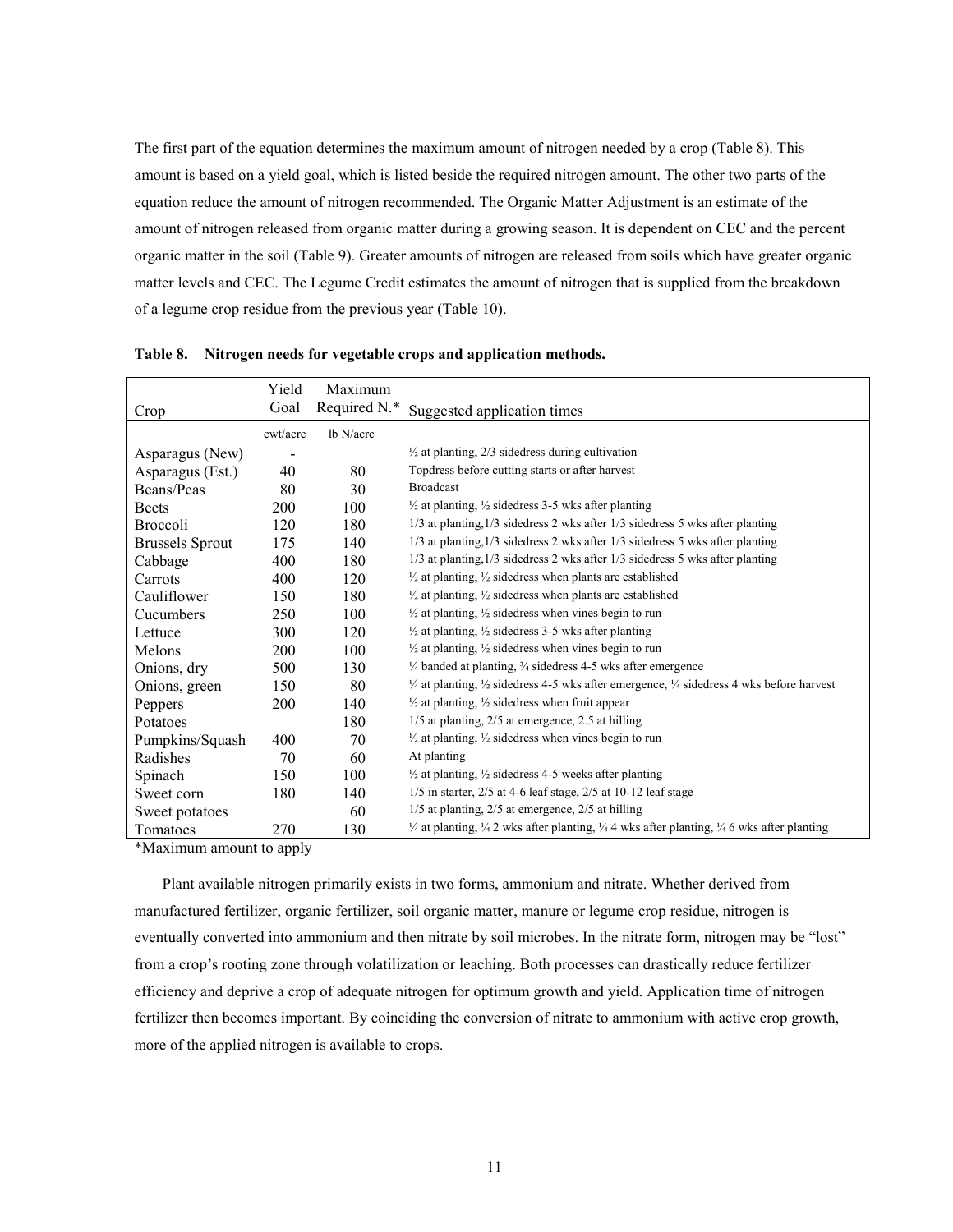| <b>CEC</b> | Soil<br>Organic Matter | Organic Matter<br>Adjustment |
|------------|------------------------|------------------------------|
| meq/100 g  | (%)                    | (lb/acre)                    |
| $\leq 10$  | $\leq 0.5$             | 10                           |
| $\leq 10$  | $0.5 - 1.5$            | $20*OM*$                     |
| $\leq 10$  | $\geq 1.5$             | 30                           |
| $10 - 18$  | $\leq 2.0$             | 20                           |
| $10 - 18$  | $2.0 - 4.0$            | $10*OM$                      |
| $10 - 18$  | $\geq 4.0$             | 40                           |
| >18        | $\leq 2.0$             | 10                           |
| >18        | $2.0 - 5.0$            | $5.0*OM$                     |
| >18        | $\geq 5.0$             | 25                           |

**Table 9. Organic matter adjustment by CEC and percent soil organic matter.** 

\*OM – percent organic mater

#### **Table 10. Nitrogen credit for previous legume crop.**

| Crop                 | Nitrogen Credit (lb/acre) |
|----------------------|---------------------------|
| Alfalfa (good stand) | 50                        |
| Alfalfa (poor stand) | 40                        |
| Birdsfoot Trefoil    | 40                        |
| Grass-Legume Hay     | 40                        |
| Grass-Legume Pasture | 40                        |
| Red Clover           | 40                        |
| Beans/Peas           | 30                        |

The suggested application times and methods in Table 8 are intended to optimize availability to the crop during the growing season to produce the best quality product. Because nitrogen has such a profound effect on plant growth, ripening, and fruit development, specific application times can greatly affect crop development, for the benefit of the crop (e.g. greater yield or better color) or also to the detriment of the crop value (e.g. splitting of fruit or rank vegetative growth).

#### **Phosphorus Recommendations**

Phosphorus exists in the soil as rather insoluble compounds with iron and aluminum at low pH and with calcium at high pH. Upon contact with the soil, phosphorus fertilizer is rapidly converted into these compounds. Plants take up phosphorus in the form of the orthophosphate anion  $(H_2PO_4)$ . Soil phosphorus compounds supply the soil solution with orthophosphate in relatively small amounts. The Bray-1 P soil test provides an estimate of phosphorus released from soil compounds that are available to plants. The Bray-2 P soil test is a variation of the Bray-1 P test. It is best used when a field has a history of rock phosphate fertilization.

The insoluble nature of soil phosphorus compounds limits movement of phosphorus in the soil to very short distances, usually less than an inch from the point of application. Consequently for best fertilizer effectiveness,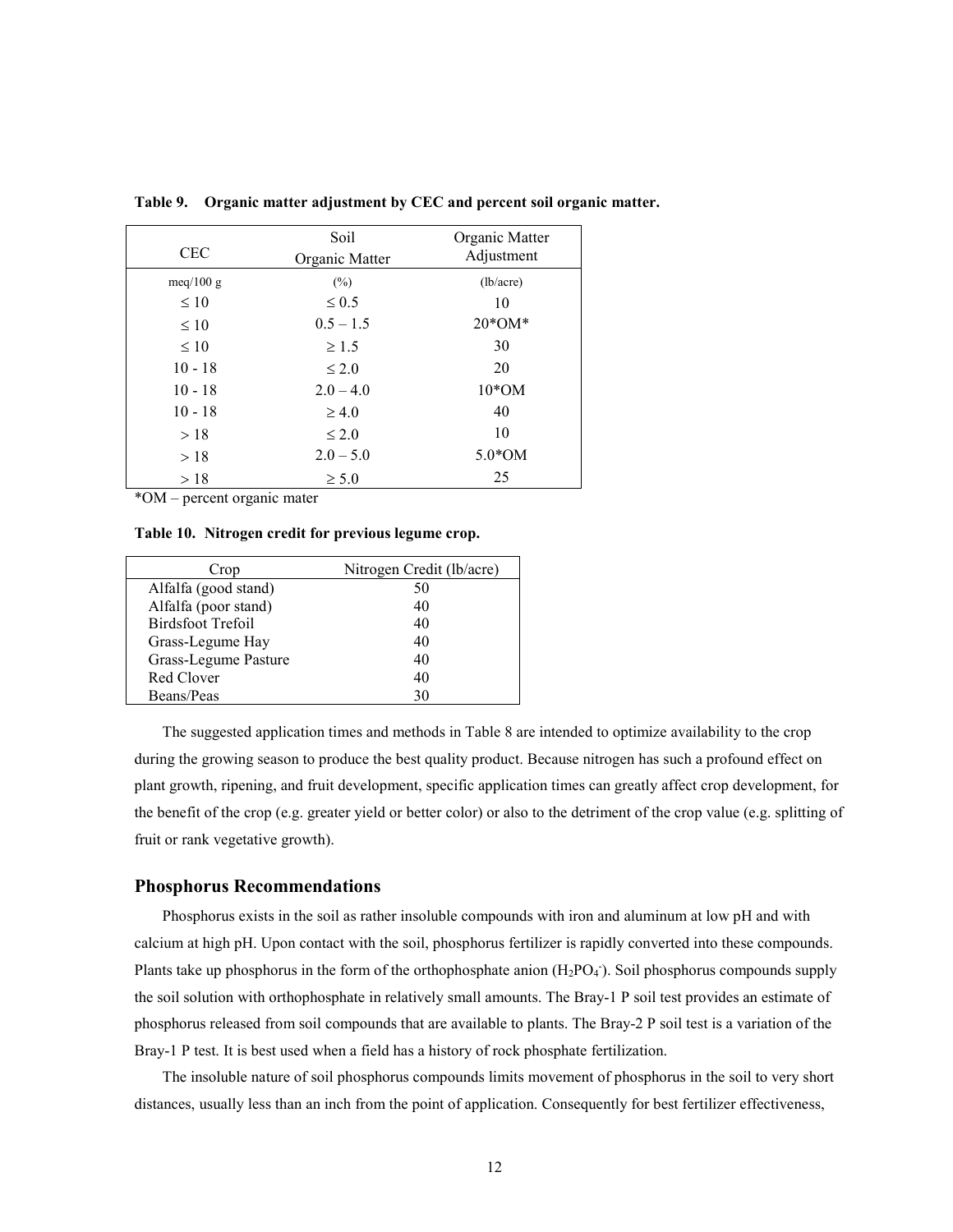phosphorus fertilizer should be incorporated into the surface soil or banded near the crop rather than topdressed. Banding all or a portion of phosphorus fertilizer near the seed or vegetable transplants is most beneficial in the spring when soils are cool. In such conditions, a readily available supply of phosphorus enhances root growth and uptake of phosphorus.

Soil test phosphorus ratings are the same for both fruit crops and vegetable crops (Table 11).

**Table 11. Phosphorus ratings by soil test phosphorus**

| Soil Test Rating | Soil Test Phosphorus                   |
|------------------|----------------------------------------|
|                  | 1b P <sub>2</sub> O <sub>5</sub> /acre |
| Very low         | < 20                                   |
| Low              | $20 - 40$                              |
| Medium           | $40 - 80$                              |
| High             | $80 - 200$                             |
| Very High        | > 200                                  |

## **Fruit Crops**

Phosphorus fertilizer recommendations for fruit crops are given in Table 12. Recommended amounts for blueberries and brambles are 25 lb  $P_2O_5/$ acre less than for the other fruit crops. New plantings receive a 25 percent greater recommendation than established plantings. When the calculated recommendation is less than 20 lb  $P_20_5/$  acre but greater than zero, the recommendation is rounded up to 20 lb  $P_20_5/$  acre.

**Table 12. Phosphorus recommendations for fruit crops.**

| Crop                      | Recommendation equation                  | Maximum amount     |
|---------------------------|------------------------------------------|--------------------|
|                           |                                          | $P_2O_5$ (lb/acre) |
| New Plantings             | $P_2O_5$ =Established Rec.*1.25          |                    |
| Established               |                                          |                    |
| <b>Blueberries</b>        | $P_2O_5 = 95 - 1.25*PTest$               | 75                 |
| Brambles <sup>†</sup>     | $P_2O_5 = 95 - 1.25$ <sup>*</sup> PTest  | 75                 |
| Apples/Pears              | $P_2O_5 = 120 - 1.25$ <sup>*</sup> PTest | 100                |
| Grapes                    | $P_2O_5 = 120 - 1.25*PTest$              | 100                |
| Stone Fruits <sup>‡</sup> | $P_2O_5 = 120 - 1.25*PTest$              | 100                |
| <b>Strawberries</b>       | $P_2O_5 = 120 - 1.25*PTest$              | 100                |

† Raspberries, Blackberries, Gooseberries,

‡ Peaches, Plums, Apricots, Cherries, Nectarines

#### **Vegetable Crops**

Ratings for soil test phosphorus for vegetables are the same as that of fruit crops. Recommendations for fertilizer phosphorus are based on four equations, which are provided in Table 13. These recommendations provide for a buildup when soil tests are low, maintain nutrient levels when soil tests are medium to high and allow for gradual drawdown when soil tests are very high.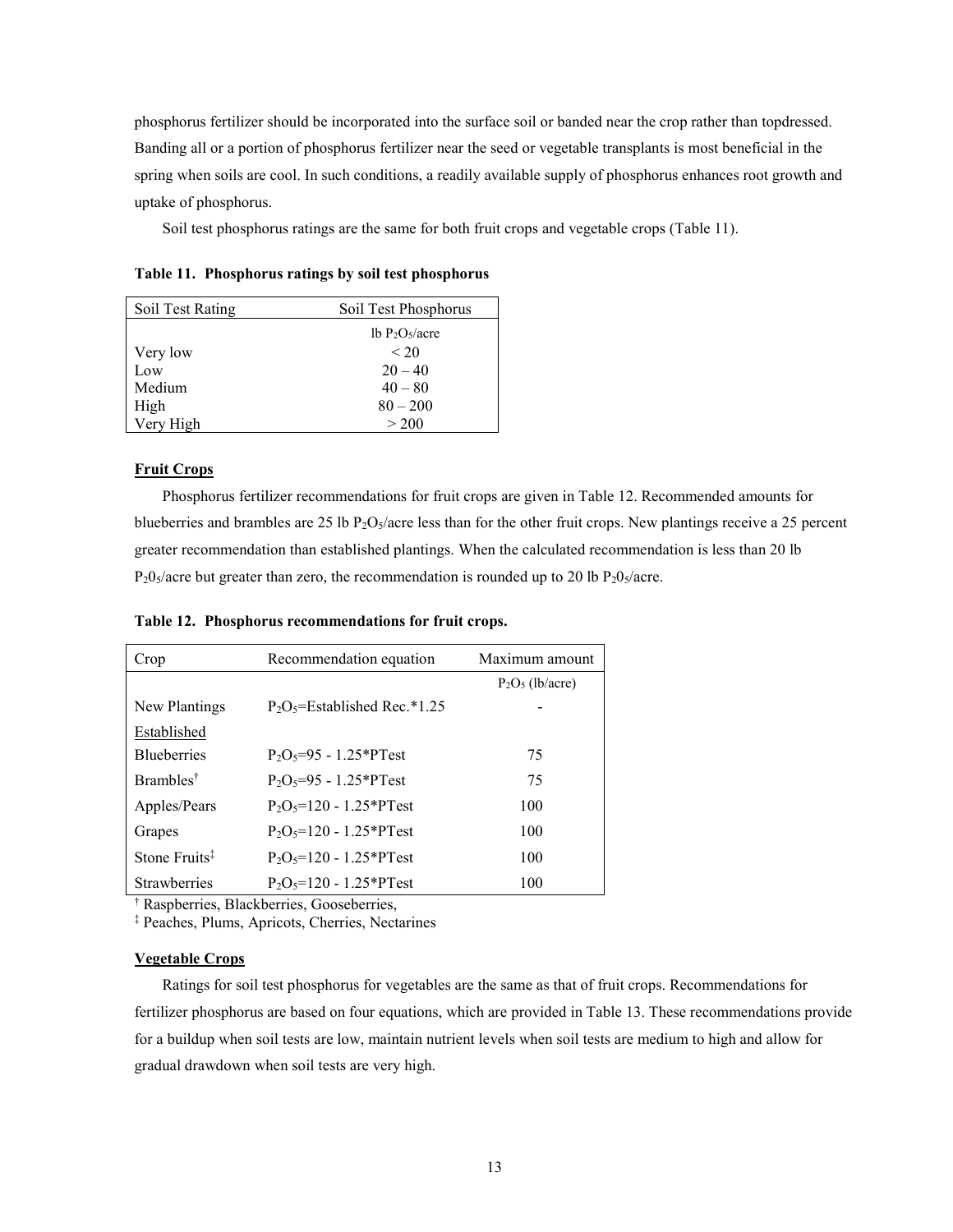| Soil Test Phosphorus<br>in lb $P_2O_5/a$ cre |                |     |     |     |     |     |     |                                              |                  |                  |                |                             |
|----------------------------------------------|----------------|-----|-----|-----|-----|-----|-----|----------------------------------------------|------------------|------------------|----------------|-----------------------------|
|                                              | Yield          |     |     |     |     |     |     |                                              |                  |                  |                |                             |
| Crop                                         | Goal           | 10  | 30  | 50  | 70  | 90  | 110 | 130                                          | 150              | 170              | 190            | Equation                    |
|                                              | ton/acre       |     |     |     |     |     |     | Phosphorus recommendation, lb $P_2O_5/a$ cre |                  |                  |                |                             |
| Asparagus (Est.)                             | $\overline{2}$ | 140 | 110 | 90  | 60  | 40  | 10  | $\boldsymbol{0}$                             | $\boldsymbol{0}$ | $\boldsymbol{0}$ | $\overline{0}$ | $P_2O_5 = 150 - 1.25*PTest$ |
| Asparagus (New)                              | $\frac{1}{2}$  | 215 | 190 | 165 | 140 | 115 | 90  | 65                                           | 40               | $20*$            | $\theta$       | $P_2O_5 = 225 - 1.25*PTest$ |
| Beans, Lima                                  | 2              | 140 | 110 | 90  | 60  | 40  | 10  | $\boldsymbol{0}$                             | $\theta$         | $\theta$         | $\theta$       | $P_2O_5 = 150 - 1.25*PTest$ |
| Beans, Snap                                  | 4              | 140 | 110 | 90  | 60  | 40  | 10  | $\overline{0}$                               | $\theta$         | $\mathbf{0}$     | $\Omega$       | $P_2O_5 = 150 - 1.25*PTest$ |
| <b>Beets</b>                                 | 13             | 215 | 190 | 165 | 140 | 115 | 90  | 65                                           | 40               | $20*$            | $\overline{0}$ | $P_2O_5 = 225 - 1.25*PTest$ |
| Broccoli                                     | 4              | 215 | 190 | 165 | 140 | 115 | 90  | 65                                           | 40               | $20*$            | $\overline{0}$ | $P_2O_5 = 225 - 1.25*PTest$ |
| <b>Brussels Sprout</b>                       | 5              | 215 | 190 | 165 | 140 | 115 | 90  | 65                                           | 40               | $20*$            | $\overline{0}$ | $P_2O_5 = 225 - 1.25*PTest$ |
| Cabbage                                      | 20             | 215 | 190 | 165 | 140 | 115 | 90  | 65                                           | 40               | $20*$            | $\theta$       | $P_2O_5 = 225 - 1.25*PTest$ |
| Cantaloupes                                  | 9              | 215 | 190 | 165 | 140 | 115 | 90  | 65                                           | 40               | $20*$            | $\mathbf{0}$   | $P_2O_5 = 225 - 1.25*PTest$ |
| Carrots                                      | 15             | 175 | 150 | 125 | 100 | 75  | 50  | 25                                           | $\theta$         | $\theta$         | $\overline{0}$ | $P_2O_5 = 188 - 1.25*PTest$ |
| Cauliflower                                  | 8              | 215 | 190 | 165 | 140 | 115 | 90  | 65                                           | 40               | $20*$            | $\theta$       | $P_2O_5 = 225 - 1.25*PTest$ |
| Cucumbers                                    | 15             | 215 | 190 | 165 | 140 | 115 | 90  | 65                                           | 40               | $20*$            | $\overline{0}$ | $P_2O_5 = 225 - 1.25*PTest$ |
| Lettuce                                      | 20             | 175 | 150 | 125 | 100 | 75  | 50  | 25                                           | $\boldsymbol{0}$ | $\boldsymbol{0}$ | $\overline{0}$ | $P_2O_5 = 188 - 1.25*PTest$ |
| Onions, dry                                  | 20             | 250 | 225 | 200 | 175 | 150 | 125 | 100                                          | 75               | 50               | 25             | $P_2O_5 = 263 - 1.25*PTest$ |
| Onions, green                                | 8              | 215 | 190 | 165 | 140 | 115 | 90  | 65                                           | 40               | $20*$            | $\theta$       | $P_2O_5 = 225 - 1.25*PTest$ |
| Peas                                         | 3              | 140 | 110 | 90  | 60  | 40  | 10  | $\theta$                                     | $\theta$         | $\theta$         | $\theta$       | $P_2O_5 = 150 - 1.25*PTest$ |
| Peppers                                      | 10             | 215 | 190 | 165 | 140 | 115 | 90  | 65                                           | 40               | $20*$            | $\mathbf{0}$   | $P_2O_5 = 225 - 1.25*PTest$ |
| Potatoes                                     |                | 250 | 225 | 200 | 175 | 150 | 125 | 100                                          | 75               | 50               | 25             | $P_2O_5 = 263 - 1.25*PTest$ |
| Pumpkins                                     | 20             | 175 | 150 | 125 | 100 | 75  | 50  | 25                                           | $\mathbf{0}$     | $\mathbf{0}$     | $\overline{0}$ | $P_2O_5 = 188 - 1.25*PTest$ |
| Radishes                                     | $\overline{4}$ | 175 | 150 | 125 | 100 | 75  | 50  | 25                                           | $\theta$         | $\mathbf{0}$     | $\overline{0}$ | $P_2O_5 = 188 - 1.25*PTest$ |
| Spinach                                      | 6              | 175 | 150 | 125 | 100 | 75  | 50  | 25                                           | $\theta$         | $\theta$         | $\overline{0}$ | $P_2O_5 = 188 - 1.25*PTest$ |
| Squash                                       | 15             | 175 | 150 | 125 | 100 | 75  | 50  | 25                                           | $\theta$         | $\boldsymbol{0}$ | $\overline{0}$ | $P_2O_5 = 188 - 1.25*PTest$ |
| Sweet corn                                   | 10             | 175 | 150 | 125 | 100 | 75  | 50  | 25                                           | $\theta$         | $\mathbf{0}$     | $\overline{0}$ | $P_2O_5 = 188 - 1.25*PTest$ |
| Sweet potatoes                               | 10             | 175 | 150 | 125 | 100 | 75  | 50  | 25                                           | $\theta$         | $\mathbf{0}$     | $\overline{0}$ | $P_2O_5 = 188 - 1.25*PTest$ |
| Tomatoes                                     | 30             | 250 | 225 | 200 | 175 | 150 | 125 | 100                                          | 75               | 50               | 25             | $P_2O_5 = 263 - 1.25*PTest$ |
| Watermelons                                  | 11             | 215 | 190 | 165 | 140 | 115 | 90  | 65                                           | 40               | $20*$            | $\overline{0}$ | $P_2O_5 = 225 - 1.25*PTest$ |

|  |  | Table 13. Phosphorus recommendations for vegetable crops. |  |  |
|--|--|-----------------------------------------------------------|--|--|
|--|--|-----------------------------------------------------------|--|--|

\*When the calculated recommendation is less than 20 lb  $P_2O_5/$  acre, the recommendation is rounded up to 20 lb  $P_2O_5/$  acre.

# **Potassium Recommendations**

Available potassium exists in the soil as the  $K^+$  ion. Because potassium attaches to clay minerals in the soil, movement and supply of potassium in the soil is dependent on soil texture. In soils with loam, silt loam or heavier textures, potassium movement is greatly restricted. Thus potassium fertilizer can be applied to buildup soil potassium levels. Also incorporation is preferred to topdressing. On sandy soils with lesser amounts of clay,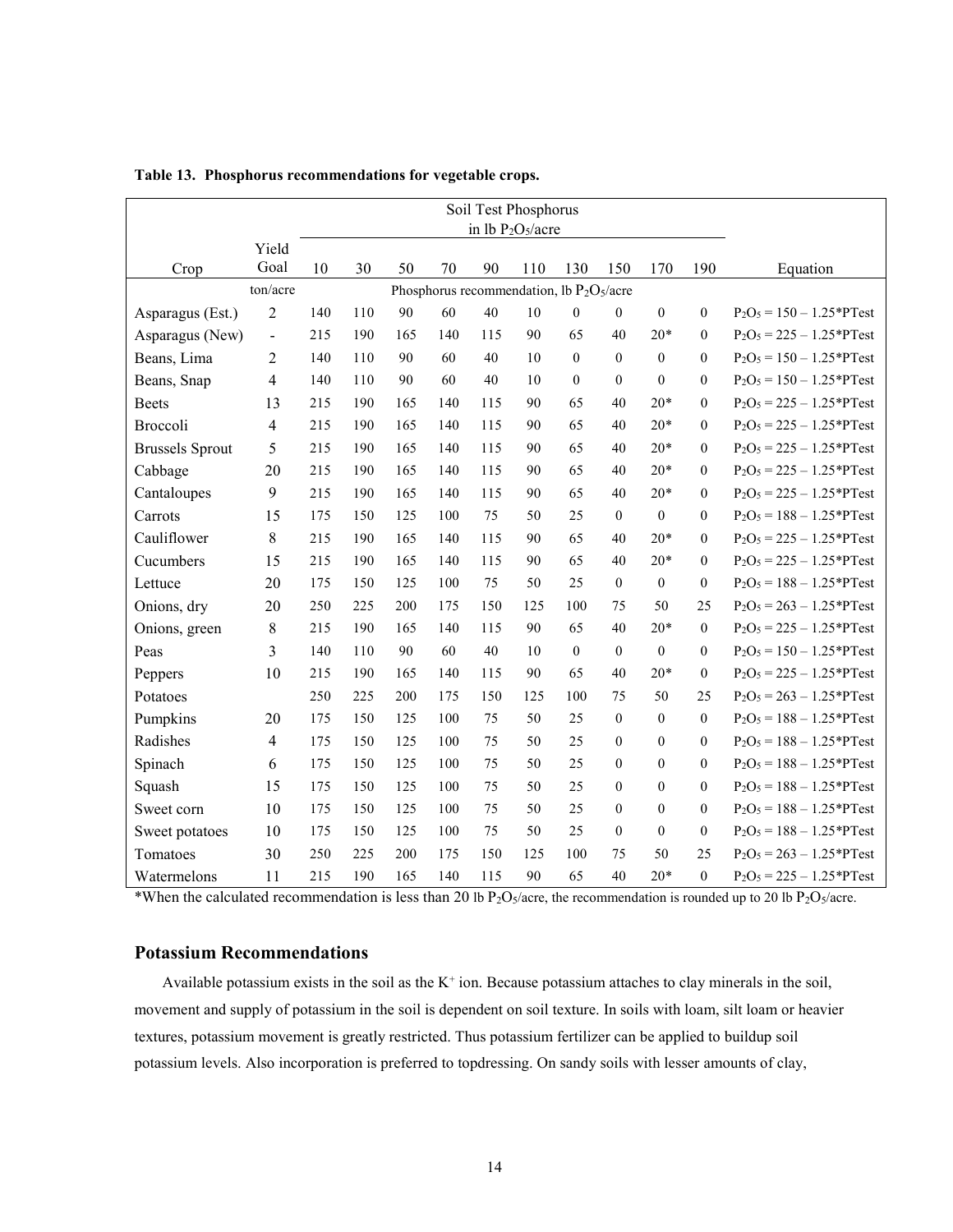potassium moves more freely such that it can actually leach from the root zone. Fall application of potassium on these soils is not recommended, since the potassium may leach from the root zone during the winter months.

Potassium chloride, which contains 60 percent  $K_2$ 0, is the cheapest and most common potassium fertilizer. Potassium, like phosphorus, can be beneficial when banded near the seed at planting. Due to the potential for salt injury, potassium should not be applied directly with the seed, but rather 2-3 inches from the seed. On low potassium testing soils, the bulk (at least half) of recommended potassium should be applied broadcast and the rest in a band. No more than 50 lb  $K_2$ 0 should be applied as a banded starter near the seed.

Potassium ratings are the same for fruit and vegetable crops (Table 14).

**Table 14. Potassium ratings by soil test potassium level**

| Soil Test Rating | Soil Test Potassium |
|------------------|---------------------|
|                  | lb $P_2O_5/a$ cre   |
| Very low         | < 65                |
| Low              | $65 - 110$          |
| Medium           | $110 - 220$         |
| High             | $220 - 330$         |
| Very High        | > 330               |

#### **Fruit Crops**

Potassium fertilizer recommendations for established fruit crops are generated using three different equations (Table 15). For some crops a set value is used at the higher soil test potassium levels. However the range of soil test potassium at which recommendations change are not consistent across crops. So the crops are grouped below according to their potassium recommendations. For all crops fertilizer recommendation for new plantings 1.25 times the established recommendation.

|  |  | Table 15. Potassium recommendations for fruit crops. |  |  |  |
|--|--|------------------------------------------------------|--|--|--|
|--|--|------------------------------------------------------|--|--|--|

| Crop                       | Recommendation equations                                           | Recommended Potassium (lb $K_2O/(\text{acc})$ |                  |         |          |  |
|----------------------------|--------------------------------------------------------------------|-----------------------------------------------|------------------|---------|----------|--|
|                            | Soil Test Potassium Ranges ( $lb$ K <sub>2</sub> O)                | #230                                          | > 230            |         |          |  |
| <b>Blueberries</b>         | K <sub>2</sub> O=230 - 1.0*Ktest – 150 lb K <sub>2</sub> 0 maximum | Use<br>Equation                               | $\boldsymbol{0}$ |         |          |  |
|                            | Soil Test Potassium Ranges ( $lb$ K <sub>2</sub> O)                | < 180                                         | 180-220          | 220-260 | >260     |  |
| Brambles <sup>†</sup>      | K <sub>2</sub> O=210 - 1.0*KTest – 100 lb K <sub>2</sub> 0 maximum | Use<br>Equation                               | 30               | 20      | 0        |  |
|                            | Soil Test Potassium Ranges ( $lb$ K <sub>2</sub> O)                |                                               | ${}_{200}$       | 220-330 | >330     |  |
| Other Fruits $\frac{1}{2}$ | K <sub>2</sub> O=250 - 1.0*KTest – 200 lb K <sub>2</sub> 0 maximum |                                               | Use<br>Equation  | 30      | $\theta$ |  |

† Raspberries, Blackberries, Gooseberries

‡ Apples, Pears, Grapes, Strawberries, Peaches, Plums, Apricots, Cherries, Nectarines

## **Vegetable Crops**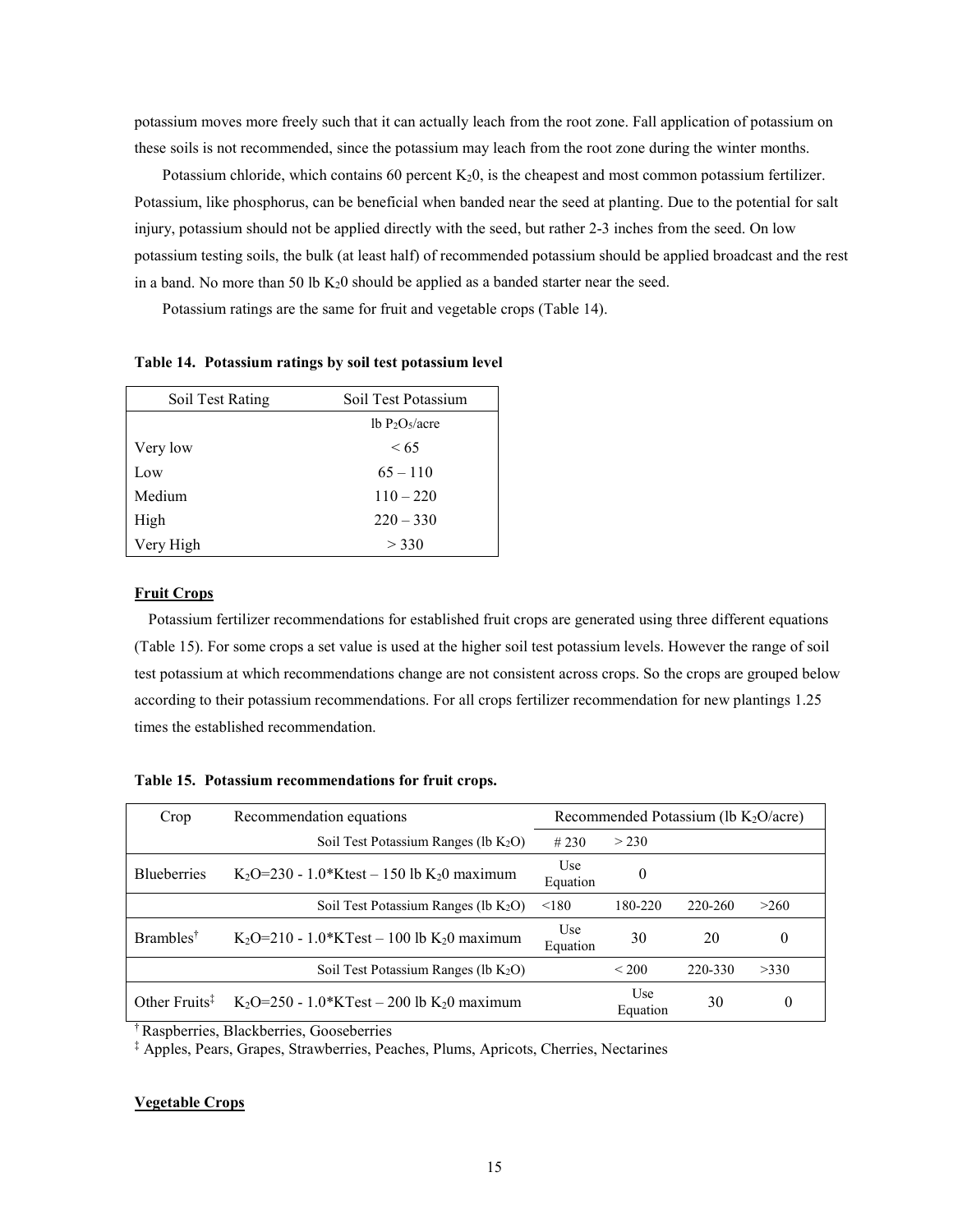Potassium recommendations for vegetable crops are varied according to soil texture. For sands and loamy sands, recommendations are given in Table 16. For all heavier textured soils, recommendations are given in Table 17. Within both recommendation tables, four equations are used for individual vegetable crops. Similar to phosphorus, the recommended amounts provide for a buildup with low soil test values plus a maintenance amount and only maintenance amounts at high soil test levels

| Soil Test Potassium Level |                |     |     |     |     |     |                                                    |     |     |     |       |                  |              |                          |
|---------------------------|----------------|-----|-----|-----|-----|-----|----------------------------------------------------|-----|-----|-----|-------|------------------|--------------|--------------------------|
|                           |                |     |     |     |     |     | (lb $K_2O/acre$ )                                  |     |     |     |       |                  |              |                          |
| Crop                      | Yield          |     |     |     |     |     |                                                    |     |     |     |       |                  |              |                          |
|                           | Goal           | 50  | 75  | 100 | 125 | 150 | 175                                                | 200 | 225 | 250 | 275   | 300              | 325          | Equation                 |
|                           | ton/acre       |     |     |     |     |     | Potassium recommendation, lb K <sub>2</sub> O/acre |     |     |     |       |                  |              |                          |
| Asparagus (Est.)          | $\overline{2}$ | 205 | 185 | 160 | 140 | 115 | 95                                                 | 70  | 50  | 25  | $20*$ | $\mathbf{0}$     | $\mathbf{0}$ | $K_2O = 250 - 0.9*KTest$ |
| Asparagus (New)           | $\blacksquare$ | 230 | 210 | 185 | 165 | 140 | 120                                                | 95  | 75  | 50  | 30    | $20*$            | $\mathbf{0}$ | $K_2O = 275 - 0.9*KTest$ |
| Beans, Lima               | $\overline{2}$ | 205 | 185 | 160 | 140 | 115 | 95                                                 | 70  | 50  | 25  | $20*$ | $\boldsymbol{0}$ | $\mathbf{0}$ | $K_2O = 250 - 0.9*KTest$ |
| Beans, Snap               | 4              | 205 | 185 | 160 | 140 | 115 | 95                                                 | 70  | 50  | 25  | $20*$ | $\mathbf{0}$     | $\mathbf{0}$ | $K_2O = 250 - 0.9*KTest$ |
| <b>Beets</b>              | 13             | 280 | 160 | 135 | 215 | 190 | 170                                                | 145 | 125 | 100 | 80    | 55               | 35           | $K_2O = 325 - 0.9*KTest$ |
| Broccoli                  | $\overline{4}$ | 330 | 310 | 285 | 265 | 240 | 220                                                | 195 | 175 | 150 | 130   | 105              | 85           | $K_2O = 375 - 0.9*KTest$ |
| <b>Brussels Sprouts</b>   | 5              | 330 | 310 | 285 | 265 | 240 | 220                                                | 195 | 175 | 150 | 130   | 105              | 85           | $K_2O = 375 - 0.9*KTest$ |
| Cabbage                   | 20             | 280 | 160 | 135 | 215 | 190 | 170                                                | 145 | 125 | 100 | 80    | 55               | 35           | $K_2O = 325 - 0.9*KTest$ |
| Cantaloupes               | 9              | 280 | 160 | 135 | 215 | 190 | 170                                                | 145 | 125 | 100 | 80    | 55               | 35           | $K_2O = 325 - 0.9*KTest$ |
| Carrots                   | 15             | 230 | 210 | 185 | 165 | 140 | 120                                                | 95  | 75  | 50  | 30    | $20*$            | $\mathbf{0}$ | $K_2O = 275 - 0.9*KTest$ |
| Cauliflower               | 8              | 330 | 310 | 285 | 265 | 240 | 220                                                | 195 | 175 | 150 | 130   | 105              | 85           | $K_2O = 375 - 0.9*KTest$ |
| Cucumbers                 | 15             | 280 | 160 | 135 | 215 | 190 | 170                                                | 145 | 125 | 100 | 80    | 55               | 35           | $K_2O = 325 - 0.9*KTest$ |
| Lettuce                   | 20             | 230 | 210 | 185 | 165 | 140 | 120                                                | 95  | 75  | 50  | 30    | $20*$            | $\mathbf{0}$ | $K_2O = 275 - 0.9*KTest$ |
| Onions, dry               | 20             | 280 | 160 | 135 | 215 | 190 | 170                                                | 145 | 125 | 100 | 80    | 55               | 35           | $K_2O = 325 - 0.9*KTest$ |
| Onions, green             | 8              | 230 | 210 | 185 | 165 | 140 | 120                                                | 95  | 75  | 50  | 30    | $20*$            | $\mathbf{0}$ | $K_2O = 275 - 0.9*KTest$ |
| Peas                      | 3              | 205 | 185 | 160 | 140 | 115 | 95                                                 | 70  | 50  | 25  | $20*$ | $\boldsymbol{0}$ | $\mathbf{0}$ | $K_2O = 250 - 0.9*KTest$ |
| Peppers                   | 10             | 280 | 160 | 135 | 215 | 190 | 170                                                | 145 | 125 | 100 | 80    | 55               | 35           | $K_2O = 325 - 0.9*KTest$ |
| Potatoes                  |                | 330 | 310 | 285 | 265 | 240 | 220                                                | 195 | 175 | 150 | 130   | 105              | 85           | $K_2O = 375 - 0.9*KTest$ |
| Pumpkins                  | 20             | 230 | 210 | 185 | 165 | 140 | 120                                                | 95  | 75  | 50  | 30    | $20*$            | $\mathbf{0}$ | $K_2O = 275 - 0.9*KTest$ |
| Radishes                  | 4              | 205 | 185 | 160 | 140 | 115 | 95                                                 | 70  | 50  | 25  | $20*$ | $\boldsymbol{0}$ | $\mathbf{0}$ | $K_2O = 250 - 0.9*KTest$ |
| Spinach                   | 10             | 280 | 160 | 135 | 215 | 190 | 170                                                | 145 | 125 | 100 | 80    | 55               | 35           | $K_2O = 325 - 0.9*KTest$ |
| Squash                    | 15             | 230 | 210 | 185 | 165 | 140 | 120                                                | 95  | 75  | 50  | 30    | $20*$            | $\theta$     | $K_2O = 275 - 0.9*KTest$ |
| Sweet corn                | 10             | 230 | 210 | 185 | 165 | 140 | 120                                                | 95  | 75  | 50  | 30    | $20*$            | $\mathbf{0}$ | $K_2O = 275 - 0.9*KTest$ |
| Sweet potatoes            |                | 280 | 160 | 135 | 215 | 190 | 170                                                | 145 | 125 | 100 | 80    | 55               | 35           | $K_2O = 325 - 0.9*KTest$ |
| Tomatoes                  | 30             | 330 | 310 | 285 | 265 | 240 | 220                                                | 195 | 175 | 150 | 130   | 105              | 85           | $K_2O = 375 - 0.9*KTest$ |
| Watermelons               | 11             | 280 | 160 | 135 | 215 | 190 | 170                                                | 145 | 125 | 100 | 80    | 55               | 35           | $K_2O = 325 - 0.9*KTest$ |

**Table 16. Potassium recommendations for vegetable crops on soils with CEC less than.**

\*When the calculated recommendation is less than 20 lb  $K_2O$ /acre, the recommendation is rounded up to 20 lb  $K_2O$ /acre.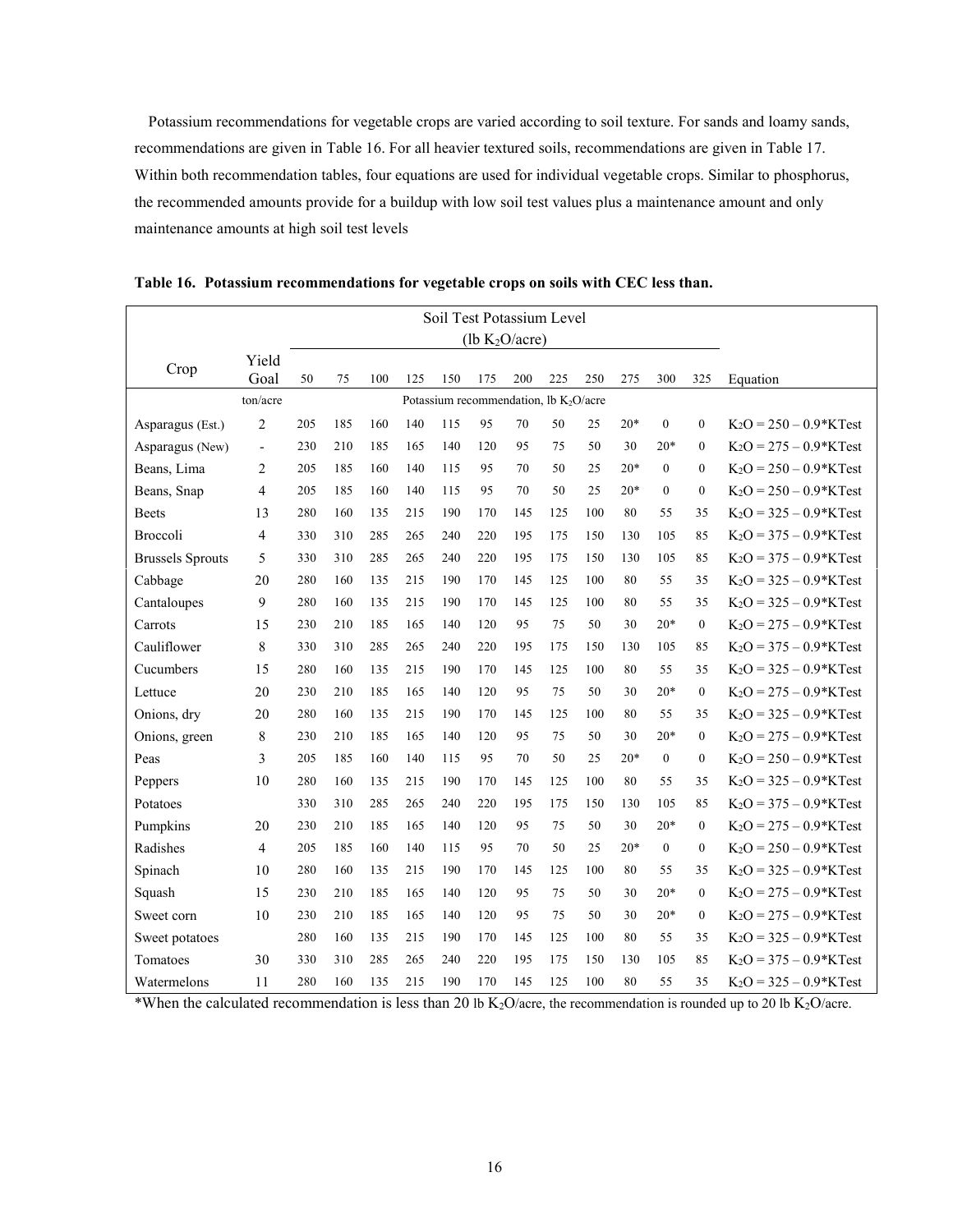|                         | Soil Test Potassium Level |     |     |     |     |                                                    |                   |     |     |                  |                  |                  |                  |                          |
|-------------------------|---------------------------|-----|-----|-----|-----|----------------------------------------------------|-------------------|-----|-----|------------------|------------------|------------------|------------------|--------------------------|
|                         |                           |     |     |     |     |                                                    | (lb $K_2O/acre$ ) |     |     |                  |                  |                  |                  |                          |
| Crop                    | Yield<br>Goal             | 50  | 75  | 100 | 125 | 150                                                | 175               | 200 | 225 | 250              | 275              | 300              | 325              |                          |
|                         | ton/acre                  |     |     |     |     | Potassium recommendation, lb K <sub>2</sub> O/acre |                   |     |     |                  |                  |                  |                  | Equation                 |
| Asparagus (Est.)        | 2                         | 200 | 175 | 150 | 125 | 100                                                | 75                | 50  | 25  | $\overline{0}$   | $\mathbf{0}$     | $\mathbf{0}$     | $\mathbf{0}$     | $K_2O = 250 - 1.0*KTest$ |
| Asparagus (New)         | $\overline{\phantom{a}}$  | 225 | 200 | 175 | 150 | 125                                                | 100               | 75  | 50  | 25               | $\mathbf{0}$     | $\boldsymbol{0}$ | $\mathbf{0}$     | $K_2O = 275 - 1.0*KTest$ |
| Beans, Lima             | 2                         | 200 | 175 | 150 | 125 | 100                                                | 75                | 50  | 25  | $\mathbf{0}$     | $\boldsymbol{0}$ | 0                | $\mathbf{0}$     | $K_2O = 250 - 1.0*KTest$ |
| Beans, Snap             | 4                         | 200 | 175 | 150 | 125 | 100                                                | 75                | 50  | 25  | $\boldsymbol{0}$ | $\boldsymbol{0}$ | $\boldsymbol{0}$ | $\mathbf{0}$     | $K_2O = 250 - 1.0*KTest$ |
| <b>Beets</b>            | 13                        | 275 | 250 | 225 | 200 | 175                                                | 150               | 125 | 100 | 75               | 50               | 25               | $\boldsymbol{0}$ | $K_2O = 325 - 1.0*KTest$ |
| Broccoli                | 4                         | 325 | 300 | 275 | 250 | 225                                                | 200               | 175 | 150 | 125              | 100              | 75               | 50               | $K_2O = 375 - 1.0*KTest$ |
| <b>Brussels Sprouts</b> | 5                         | 325 | 300 | 275 | 250 | 225                                                | 200               | 175 | 150 | 125              | 100              | 75               | 50               | $K_2O = 375 - 1.0*KTest$ |
| Cabbage                 | 20                        | 275 | 250 | 225 | 200 | 175                                                | 150               | 125 | 100 | 75               | 50               | 25               | $\mathbf{0}$     | $K_2O = 325 - 1.0*KTest$ |
| Cantaloupes             | 9                         | 275 | 250 | 225 | 200 | 175                                                | 150               | 125 | 100 | 75               | 50               | 25               | $\mathbf{0}$     | $K_2O = 325 - 1.0*KTest$ |
| Carrots                 | 15                        | 225 | 200 | 175 | 150 | 125                                                | 100               | 75  | 50  | 25               | $\mathbf{0}$     | $\boldsymbol{0}$ | $\mathbf{0}$     | $K_2O = 275 - 1.0*KTest$ |
| Cauliflower             | 8                         | 325 | 300 | 275 | 250 | 225                                                | 200               | 175 | 150 | 125              | 100              | 75               | 50               | $K_2O = 375 - 1.0*KTest$ |
| Cucumbers               | 15                        | 275 | 250 | 225 | 200 | 175                                                | 150               | 125 | 100 | 75               | 50               | 25               | $\mathbf{0}$     | $K_2O = 325 - 1.0*KTest$ |
| Lettuce                 | 20                        | 225 | 200 | 175 | 150 | 125                                                | 100               | 75  | 50  | 25               | $\boldsymbol{0}$ | $\boldsymbol{0}$ | $\mathbf{0}$     | $K_2O = 275 - 1.0*KTest$ |
| Onions, dry             | 20                        | 275 | 250 | 225 | 200 | 175                                                | 150               | 125 | 100 | 75               | 50               | 25               | $\mathbf{0}$     | $K_2O = 325 - 1.0*KTest$ |
| Onions, green           | 8                         | 225 | 200 | 175 | 150 | 125                                                | 100               | 75  | 50  | 25               | $\boldsymbol{0}$ | $\boldsymbol{0}$ | $\mathbf{0}$     | $K_2O = 275 - 1.0*KTest$ |
| Peas                    | 3                         | 200 | 175 | 150 | 125 | 100                                                | 75                | 50  | 25  | $\overline{0}$   | $\boldsymbol{0}$ | $\boldsymbol{0}$ | $\mathbf{0}$     | $K_2O = 250 - 1.0*KTest$ |
| Peppers                 | 10                        | 275 | 250 | 225 | 200 | 175                                                | 150               | 125 | 100 | 75               | 50               | 25               | $\mathbf{0}$     | $K_2O = 325 - 1.0*KTest$ |
| Potatoes                |                           | 325 | 300 | 275 | 250 | 225                                                | 200               | 175 | 150 | 125              | 100              | 75               | 50               | $K_2O = 375 - 1.0*KTest$ |
| Pumpkins                | 20                        | 225 | 200 | 175 | 150 | 125                                                | 100               | 75  | 50  | 25               | $\mathbf{0}$     | $\boldsymbol{0}$ | $\mathbf{0}$     | $K_2O = 275 - 1.0*KTest$ |
| Radishes                | $\overline{4}$            | 200 | 175 | 150 | 125 | 100                                                | 75                | 50  | 25  | $\mathbf{0}$     | $\mathbf{0}$     | $\mathbf{0}$     | $\mathbf{0}$     | $K_2O = 250 - 1.0*KTest$ |
| Spinach                 | 10                        | 275 | 250 | 225 | 200 | 175                                                | 150               | 125 | 100 | 75               | 50               | 25               | $\mathbf{0}$     | $K_2O = 325 - 1.0*KTest$ |
| Squash                  | 15                        | 225 | 200 | 175 | 150 | 125                                                | 100               | 75  | 50  | 25               | $\mathbf{0}$     | $\boldsymbol{0}$ | $\mathbf{0}$     | $K_2O = 275 - 1.0*KTest$ |
| Sweet corn              | 10                        | 225 | 200 | 175 | 150 | 125                                                | 100               | 75  | 50  | 25               | $\boldsymbol{0}$ | $\boldsymbol{0}$ | $\mathbf{0}$     | $K_2O = 275 - 1.0*KTest$ |
| Sweet potatoes          |                           | 275 | 250 | 225 | 200 | 175                                                | 150               | 125 | 100 | 75               | 50               | 25               | $\boldsymbol{0}$ | $K_2O = 325 - 1.0*KTest$ |
| Tomatoes                | 30                        | 325 | 300 | 275 | 250 | 225                                                | 200               | 175 | 150 | 125              | 100              | 75               | 50               | $K_2O = 375 - 1.0*KTest$ |
| Watermelons             | 11                        | 275 | 250 | 225 | 200 | 175                                                | 150               | 125 | 100 | 75               | 50               | 25               | $\mathbf{0}$     | $K_2O = 325 - 1.0*KTest$ |

**Table 17. Potassium recommendations for vegetable crops on with CEC greater than.**

# **Secondary Nutrients**

The secondary nutrients – calcium, magnesium, and sulfur - are used by plants at amounts almost similar to some of the primary nutrients, but they are less likely to be in deficient supply to a crop.

# **Calcium Recommendations for Fruits and Vegetables**

Available calcium exists in the soil as the  $Ca<sup>+</sup>$  ion. It attaches to clay minerals in the soil, so the amount and supply of calcium is dependent on soil texture. Calcium deficiency in field soils is relatively rare, but it may occur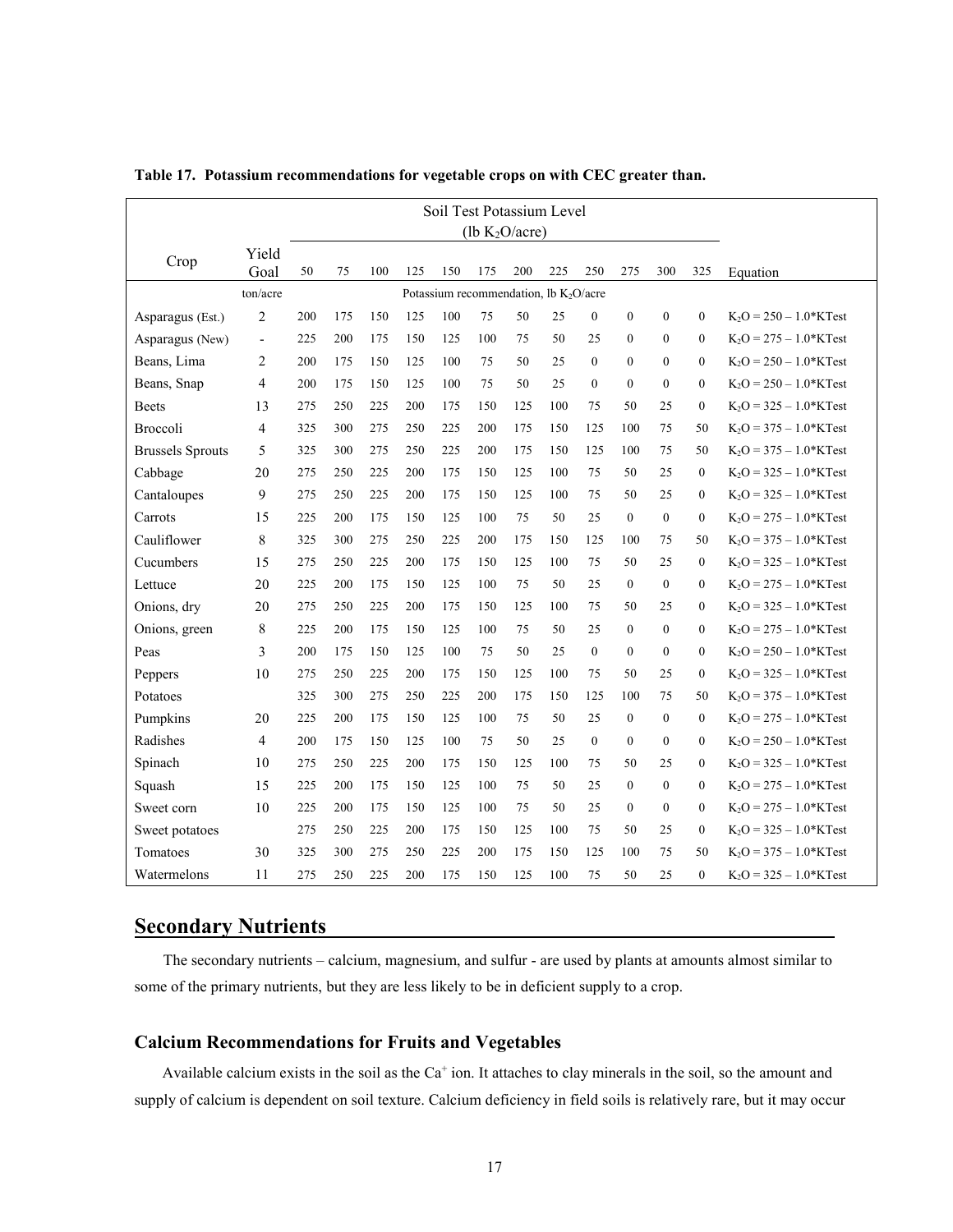on acid sandy soils. For most crops calcium needs can be met by liming the soil to increase soil pH. However for blueberries and potatoes, the maintenance of a low pH can result in low calcium levels, which may require corrective measrures. For potatoes grown in rotation, a small amount of lime (1000 lb/acre) can be applied during the cropping year out of potatoes to meet calcium needs and yet not adversely affect soil pH for the potatoes.

The calcium rating assigned to a soil is dependent on CEC and soil test calcium (Table 18). With less clay to hold calcium on low CEC, sandy soils, less soil test calcium is necessary to obtain a high calcium rating. No corrective Ca applications are recommended for soils with a high Ca rating.

|        |                          | Soil CEC                 |                          |
|--------|--------------------------|--------------------------|--------------------------|
| Rating | < 10                     | $10 - 20$                | > 20                     |
| Low    | $Ca \leq 1000$           | $Ca \leq 3000$           | $Ca \leq 5000$           |
| Medium | $1000 \geq Ca \geq 1600$ | $3000 \geq Ca \geq 5000$ | $5000 \geq Ca \geq 8000$ |
| High   | Ca > 1600                | Ca > 5000                | Ca > 8000                |

**Table 18. Calcium rating by soil test calcium and the soil CEC.**

Gypsum (calcium sulfate) is an amendment that supplies calcium. Yet unlike lime it does not have a large effect on soil pHs. Thus it can be used to supply calcium for acid loving crops. The pHs ranges for which gypsum is recommended are given in Table 19.

**Table 19. Soil pHs range for which gypsum is recommended for different crops.**

| Crop                            | pH <sub>s</sub> range to recommend gypsum |
|---------------------------------|-------------------------------------------|
| Blueberries, potatoes           | $4.3 - 5.0$                               |
| Asparagus, Beets, Cabbage       | $5.5 - 7.0$                               |
| All other fruits and vegetables | $5.5 - 6.5$                               |

The recommended amount of gypsum to supply calcium is dependent on the soil CEC and soil test Ca. The formula to calculate a gypsum recommendation is given below.

Gypsum (lb/ acre) = 
$$
\left\{ \frac{\left[ (CEC * 300) - CaTest \right] * 30}{400} \right\} * 43.56
$$

Calcium deficiencies can occur with some crops despite the presence of adequate calcium in the soil. These deficiencies are related to physiological disorders and include blossom end rot in tomatoes and peppers, tipburn in lettuce, cabbage or cauliflower, black heart in celery, or bitter pit in apples. In soils in which the soil pH has been corrected to 6.0 or above, soil applied calcium will not correct these disorders. Foliar sprays of calcium chloride at a rate of 5 to 10 lb per acre or calcium nitrate at 10 to 15 lb per acre can help overcome these disorders. Solutions of these calcium sources should be applied at a rate of 100 gallons per acre directly to the crop's foliage.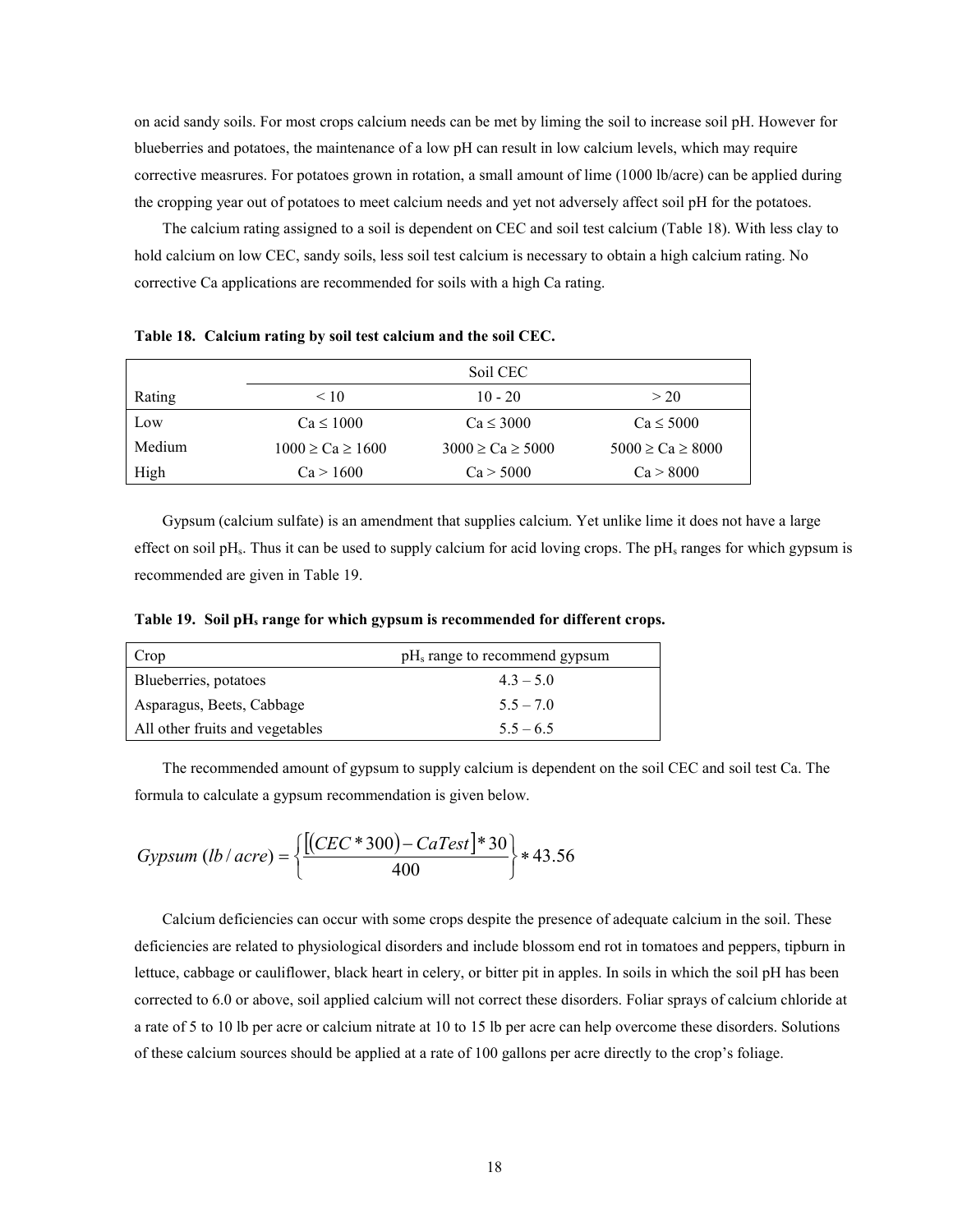#### **Magnesium Recommendations for Fruits and Vegetables**

Magnesium is available to plants as the  $Mg^+$  ion. Similar to calcium it is primarily held in the soil by clay particles, Its deficiency typically occurs on acid, low CEC or sandy soils. On soils with marginal magnesium levels, deficiencies can be induced by high application rates of potassium or a heavy application of calcitic limestone.

Soil magnesium ratings are based on the percent magnesium saturation which is calculated using soil test magnesium and CEC (see equation below). Magnesium ratings are given in Table 20.

$$
\% Magnesium\ Saturation = \frac{MgTest}{CEC*100}
$$

**Table 20. Magnesium rating by soil test magnesium and the soil CEC.**

| Rating         | % Magnesium Saturation |
|----------------|------------------------|
| Very low       | $\leq$ 2.              |
| Low            | $2 - 5$                |
| Medium         | $5 - 10$               |
| High           | $10 - 32.5$            |
| Very high      | $32.5 - 55$            |
| Extremely high | 55                     |

Magnesium recommendations are based on soil test magnesium and CEC and are calculated using the equation below.

$$
Mg(lb/acre) = \frac{CEC*(240 - MgTest)}{20}
$$

If CEC is less than 6, assume 6, or if greater than 20 assume 20.

Magnesium can be supplied from dolomitic limestone, which can also correct low soil pH that may be coincident with low soil magnesium levels. Other sources of magnesium include potassium magnesium sulfate (trade names of K-Mag or Sul-Po-Mag; 11% magnesium), magnesium sulfate (Epsom salts, 10% magnesium) and magnesium oxides.

#### **Sulfur Recommendations for Fruits and Vegetables**

Plant available sulfur exists in the soil as the sulfate ion  $(SO<sub>4</sub><sup>2</sup>)$ . Similar to nitrate-nitrogen, it is susceptible to leaching. Sulfur is supplied to crops by the breakdown of organic matter and by atmospheric deposition of sulfur, which primarily originates from the burning of coal. Sulfur deficiencies are usually found on sandy, low organic matter soils, i.e., soils on which sulfur supply is likely to be small and on which sulfur has a greater potential to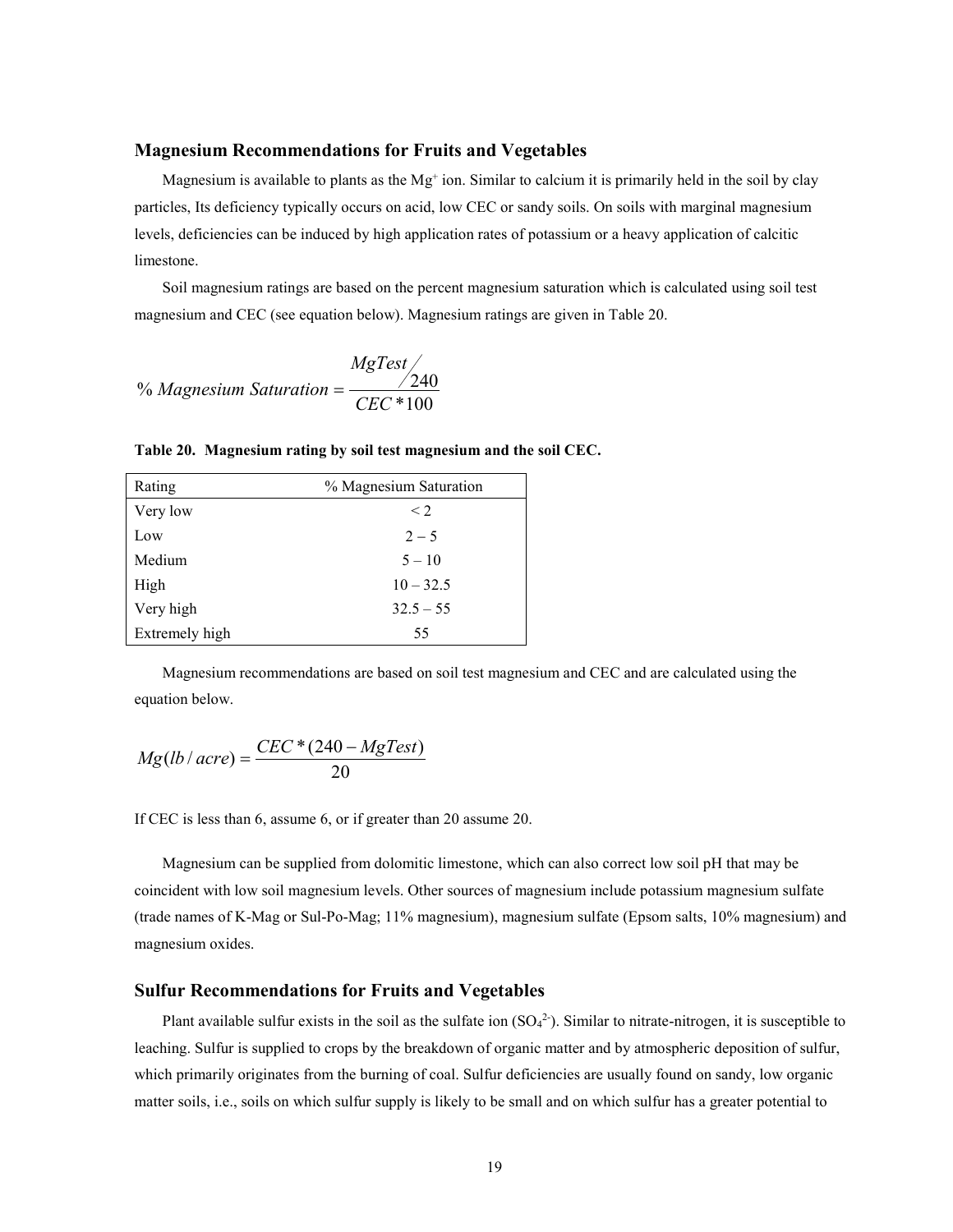leach beyond the root zone. Soil test sulfur ratings are given in Table 21. Fertilizer sulfur is recommended (30 lb/acre) only for soils that test low.

| <b>Sulfur Rating</b> | Sulfur Soil Test Value |
|----------------------|------------------------|
|                      | (ppm)                  |
| Low                  | $\leq 6$               |
| Medium               | $6 - 12$               |
| High                 | >12                    |

# **Micronutrients**

Micronutrients are used by crops in only small amounts. Yet when micronutrients are deficient, yield reductions can be as severe as those incurred by deficiencies of the primary nutrients. Micronutrients discussed here include: boron, copper, iron, manganese and zinc. Most soils typically supply micronutrients in sufficient amounts for crop needs. However, some soils have a greater proclivity for micronutrient deficiencies. Crops also vary in their demand for micronutrients and their response to applied micronutrients when deficiencies exist (Table 22).

| Crop               | Boron  | Copper | Iron   | Manganese | Zinc   |
|--------------------|--------|--------|--------|-----------|--------|
| Apples             | high   | medium |        | high      | high   |
| Asparagus          | low    | low    | medium | low       | low    |
| Beans, Snap        | low    | low    | high   | high      | high   |
| <b>Beets</b>       | high   | high   | high   | high      | medium |
| <b>Blueberries</b> | low    | medium | high   | low       |        |
| Broccoli           | high   | medium | high   | medium    |        |
| Cabbage            | medium | medium | medium | medium    | medium |
| Carrots            | medium | high   |        | medium    | low    |
| Cauliflower        | high   | medium | high   | medium    |        |
| Cucumbers          | low    | medium |        | high      |        |
| Grapes             | medium | low    | high   | high      | medium |
| Lettuce            | medium | high   |        | high      | medium |
| Onions, dry        | low    | high   |        | high      | high   |
| Peaches            | medium | medium |        | high      | high   |
| Pears              | medium | medium |        |           | medium |
| Peas               | low    | low    |        | high      | low    |
| Peppers            | low    | low    |        | medium    |        |
| Potatoes           | low    | low    |        | high      | medium |
| Radishes           | medium | medium |        | high      |        |
| Raspberries        | medium |        | high   | high      |        |
| Spinach            | medium | high   | high   | high      |        |
| Strawberries       | medium | medium | high   | high      |        |
| Sweet corn         | low    | medium | medium | medium    | high   |
| Tomatoes           | high   | medium |        | medium    |        |

**Table 22. Relative response of fruit and vegetable crops to applied micronutrients when soil conditions favor a deficiency**.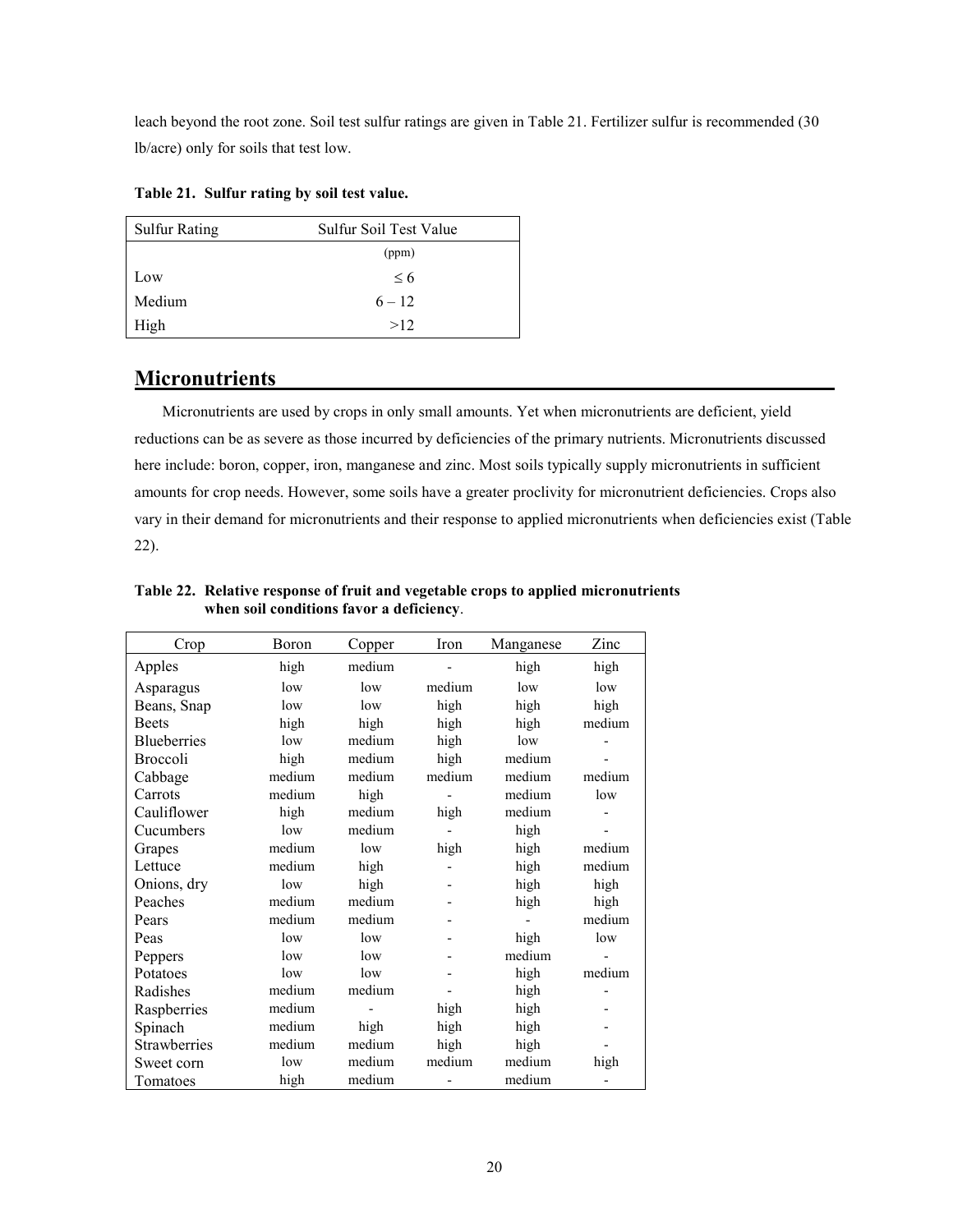Because micronutrients are required in such small amounts, they can be combined with primary nutrient fertilizers and applied in the same fertilizer application. For dry fertilizers the micronutrients may be incorporated at the time of granulation or impregneated onto the surface of granules. With liquid fertilizers, micronutrients are well suited to be added to suspension fertilizers or to ammonium polyphosphate (10-34-0).

## **Boron Recommendations**

Boron is available to plants as  $H_3BO_3$ . It is mobile in the soil and is subject to leaching, especially on sandy soils. It also does not accumulate in the soil, so boron responsive crops may need annual applications. Boron availability may be reduced on neutral to alkaline soils. A deficiency should be identified by soil test or plant analysis before a boron fertilizer application is made, because excessive boron is very toxic to plants. Soil test ratings for boron are given in Table 23.

**Table 23. Boron rating by soil test value.**

| <b>Boron Rating</b> | Boron Soil Test Value (ppm) |
|---------------------|-----------------------------|
| Low                 | $\leq 0.4$                  |
| Medium              | $0.4 - 0.9$                 |
| High                | > 0.9                       |

Even when deficient, boron recommendations are small. Boron recommendations are given for fruit crops in Table 24 and for vegetable crops in Table 25. Fertilizer sources of boron include Borax (11% B), Boric acid (17% B) and Solubor (28% B).

|                     | Soil Boron Rating |                           |      |  |  |  |  |  |
|---------------------|-------------------|---------------------------|------|--|--|--|--|--|
| Crop                | Low               | Medium                    | High |  |  |  |  |  |
|                     |                   | lb Boron/acre recommended |      |  |  |  |  |  |
| Apples/Pears        |                   |                           |      |  |  |  |  |  |
| <b>Blueberries</b>  |                   |                           |      |  |  |  |  |  |
| <b>Brambles</b>     |                   |                           |      |  |  |  |  |  |
| Grapes              |                   |                           |      |  |  |  |  |  |
| <b>Stone Fruits</b> |                   |                           |      |  |  |  |  |  |
| Strawberries        |                   |                           |      |  |  |  |  |  |

**Table 24. Boron recommendations for fruit crops**.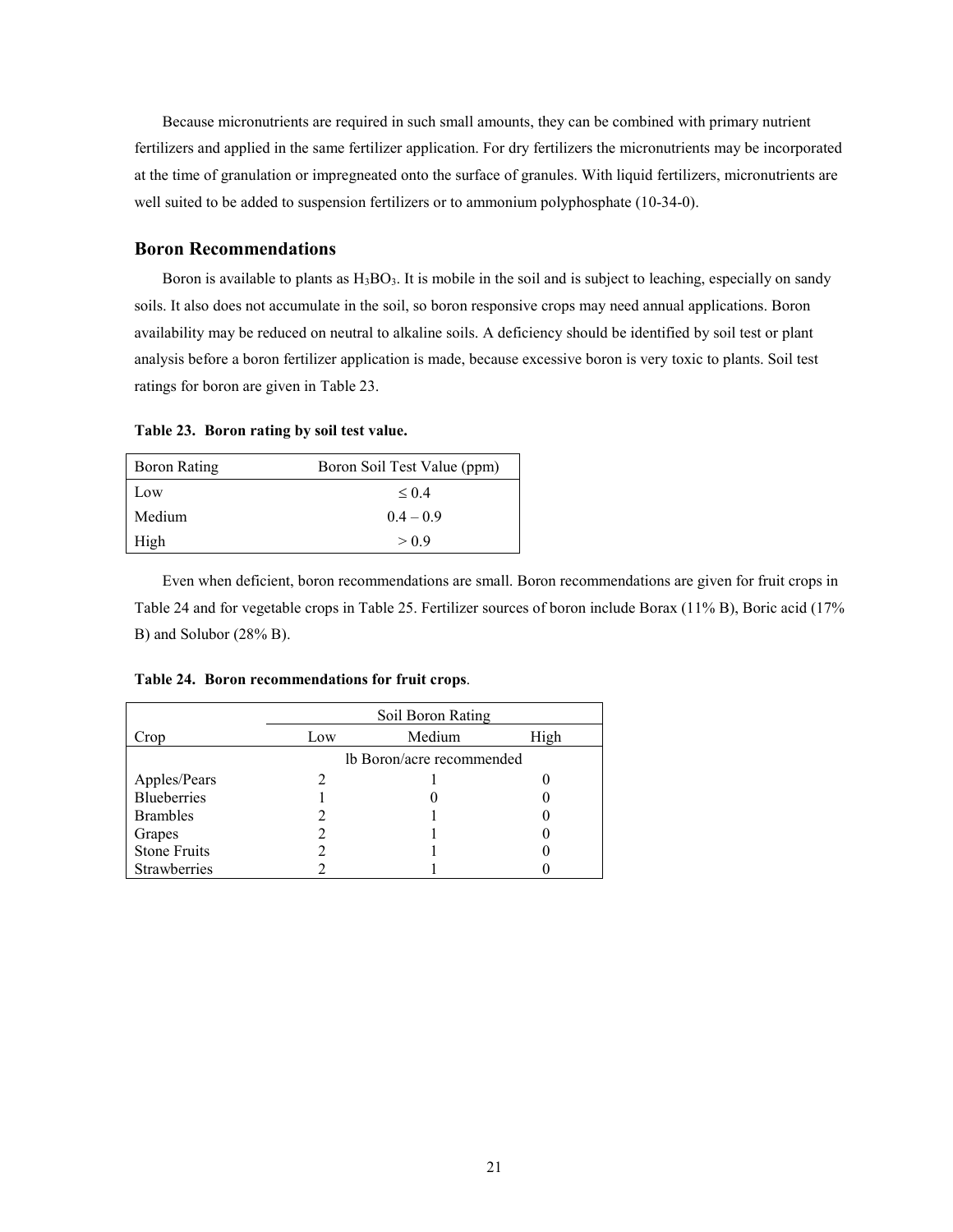|                         | Soil Boron Rating         |                |      |  |  |  |  |
|-------------------------|---------------------------|----------------|------|--|--|--|--|
| Crop                    | Low                       | Medium         | High |  |  |  |  |
|                         | lb Boron/acre recommended |                |      |  |  |  |  |
| Asparagus (Est.)        |                           | $\theta$       | 0    |  |  |  |  |
| Asparagus (New)         |                           |                | 0    |  |  |  |  |
| Beans, Snap             |                           |                |      |  |  |  |  |
| <b>Beets</b>            |                           |                |      |  |  |  |  |
| <b>Broccoli</b>         |                           | $\overline{c}$ |      |  |  |  |  |
| <b>Brussels Sprouts</b> | 4                         | $\overline{2}$ |      |  |  |  |  |
| Cabbage                 | 2                         |                |      |  |  |  |  |
| Cantaloupes             |                           |                |      |  |  |  |  |
| Carrots                 | 2                         |                |      |  |  |  |  |
| Cauliflower             | 4                         |                |      |  |  |  |  |
| Cucumbers               |                           | 0              |      |  |  |  |  |
| Lettuce                 |                           |                |      |  |  |  |  |
| Onion, dry              |                           |                |      |  |  |  |  |
| Onions, green           |                           |                |      |  |  |  |  |
| Peas                    |                           |                |      |  |  |  |  |
| Potatoes                |                           |                |      |  |  |  |  |
| Pumpkins                |                           |                |      |  |  |  |  |
| Radishes                | 2                         |                |      |  |  |  |  |
| Spinach                 | $\overline{2}$            |                |      |  |  |  |  |
| Squash                  |                           |                |      |  |  |  |  |
| Sweet corn              |                           |                |      |  |  |  |  |
| Sweet potatoes          |                           |                |      |  |  |  |  |
| Tomatoes                |                           |                |      |  |  |  |  |
| Watermelons             |                           | 0              |      |  |  |  |  |

**Table 25. Boron recommendations for vegetable crops.**

# **Copper Recommendations**

The copper ion  $Cu^{+2}$  readily binds with organic matter in the soil. Copper may be available to plants as the  $Cu<sup>+2</sup>$  ion or as a chelated ion with organic matter. Deficiencies are most likely to occur on organic soils, rather than the mineral soils of Missouri. No fertilizer recommendations are given for copper, but a soil test rating is given in Table 26.

**Table 26. Copper rating by soil test value.**

| Copper Rating | Copper Soil Test Value (ppm) |
|---------------|------------------------------|
| Low           | $\leq 0.2$                   |
| High          | > 0.2                        |

# **Manganese Recommendations**

Manganese exists in the soil as various oxides and hydroxides, but is available to plants in the Mn<sup>+2</sup> form. This form represents only a small fraction of the total amount of manganese in the soil. Soil pH, organic matter levels and aeration all affect manganese availability. Neutral to alkaline soil pH and high organic matter levels decrease manganese availability. Alternatively, very acid soils may have manganese toxicity.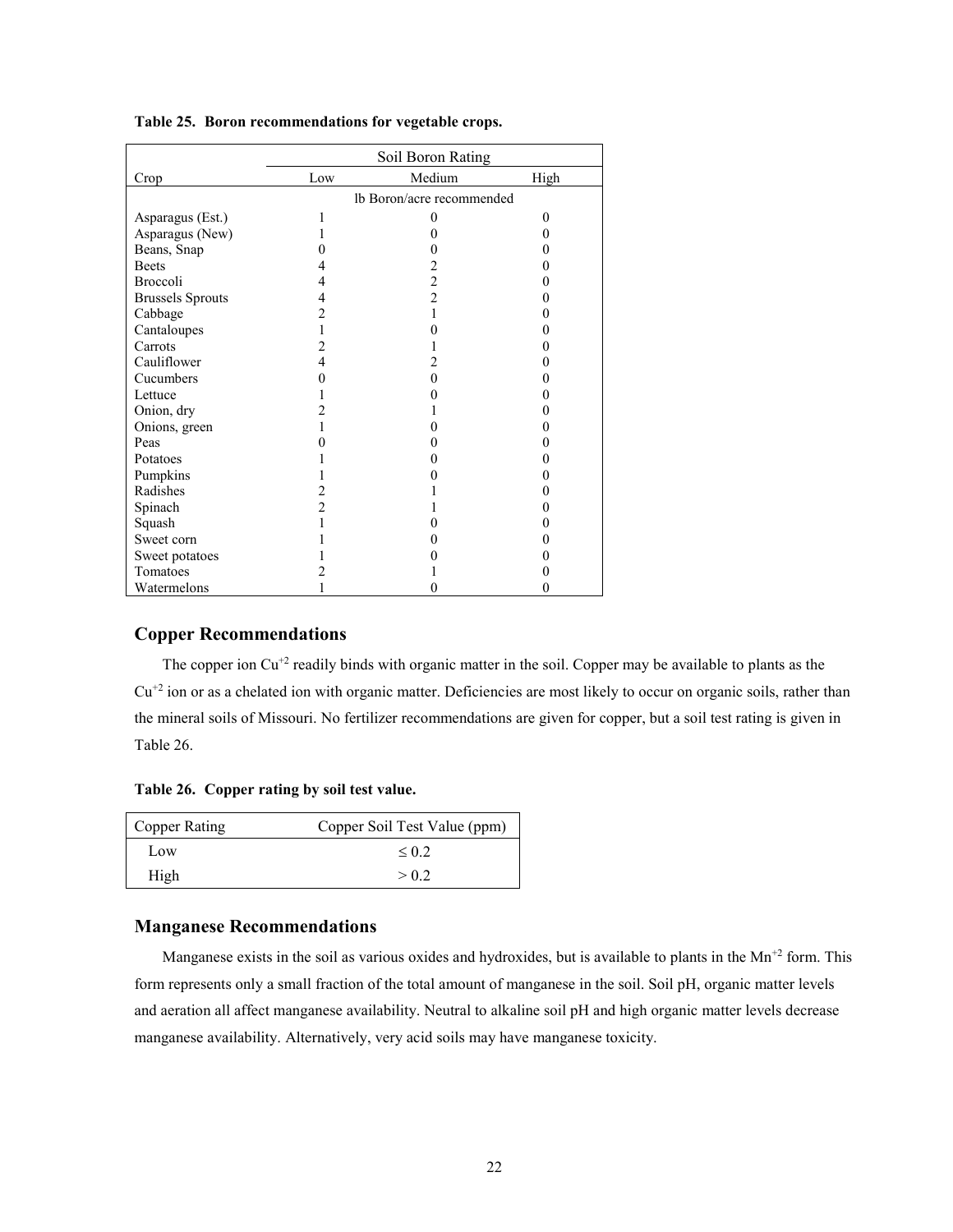As indicated in Table 22, fruit and vegetable crops are most responsive to manganese deficiency. Soil test ratings for manganese are given in Table 27. If a manganese deficiency occurs, apply 1-2 pounds of manganese per acre. Fertilizer sources of manganese include manganese sulfate (27% Mn) and manganese chelate (12% Mn).

**Table 27. Manganese rating by soil test value.**

| Manganese Rating | Manganese Soil Test Value |
|------------------|---------------------------|
| Low              | $\leq 1.0$ (ppm)          |
| High             | $>1.0$ (ppm)              |

#### **Iron Recommendations**

Iron is an abundant element in the soil; however, it exists in relatively small amounts in a plant available form,  $Fe<sup>+2</sup>$ . Iron deficiency symptoms (an interveinal chlorosis) on plants occurs frequently on high pH<sub>s</sub> soils (pH<sub>s</sub> > 7.2) in which soil iron is unavailable to plant roots. Because of the chemical reactions associated with soil iron, soil application of iron, particularly inorganic fertilizer salts, is ineffective. Soil application of iron chelates can be economically effective for some vegetable crops. Deficiencies are best treated by a foliar application of an iron fertilizer solution at a rate of 0.5 to 3.0 lb/acre. Application of farmyard manure can provide a long term correction to iron deficiency by keeping iron in an available chelate form. Ratings of soil iron are given in Table 28.

**Table 28. Iron rating by soil test value.**

| Iron Rating | Iron Soil Test Value (ppm) |
|-------------|----------------------------|
| Low         | $\leq 2.1$                 |
| Medium      | $2.1 - 4.5$                |
| High        | > 4.5                      |

## **Zinc Recommendations**

Zinc is available to plants as the ion  $\text{Zn}^{+2}$ . Zinc deficiencies in Missouri have been noted on sandy or low organic matter soils. Eroded or graded soils that have had the subsoil exposed or alkaline soils may also have zinc deficiencies. Soil application of zinc sulfate can be used to correct a zinc deficiency. These rates are shown in Table 29. If a zinc chelate is used, the amount applied should be reduced to 1/5 that of the inorganic rate. Zinc is relatively non-mobile in the soil, so incorporation or placement in a band is suggested. When banded zinc fertilizer should not come in contact with the seed. A single zinc application may be effective for three to five years. In season deficiencies can be corrected by foliar applications of chelated zinc at a rate of 2 oz of zinc per acre.

| Zinc Rating | Zinc Soil Test Value (ppm) | Zinc to apply $(lb/acre)$ |
|-------------|----------------------------|---------------------------|
| Low         | $\leq 0.5$                 |                           |
| Medium      | $0.5 - 1.0$                |                           |
| High        | >1.0                       |                           |

| Table 29. Zinc rating by soil test value. |  |  |  |  |  |  |
|-------------------------------------------|--|--|--|--|--|--|
|-------------------------------------------|--|--|--|--|--|--|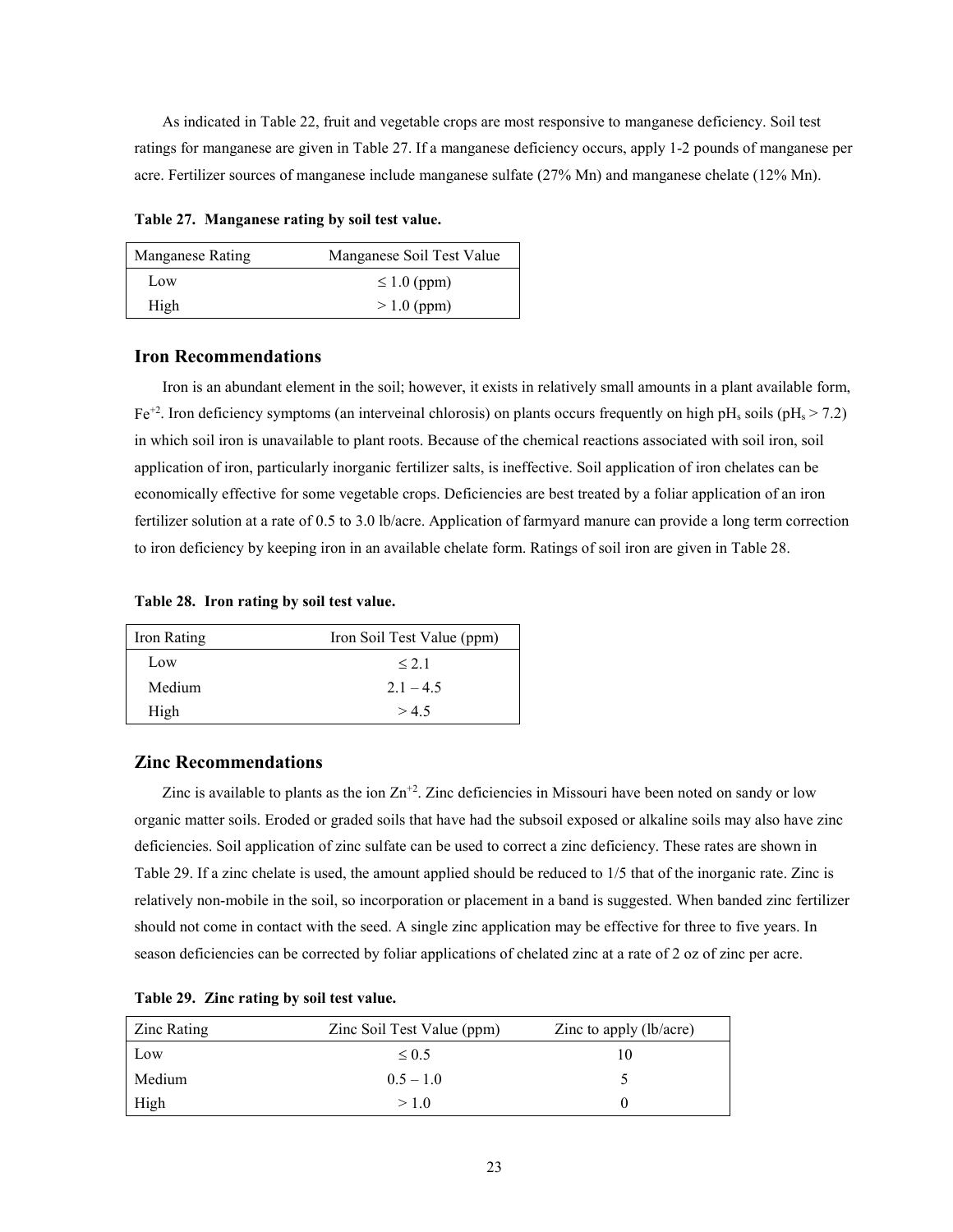#### **Soil pHs**

Turf prefers a soil pH<sub>s</sub> of 5.5 to 7.2. An acid soil is detrimental to turf growth from several perspectives. First, an acid soil is more likely to be impervious to water. Second, microbial activity is reduced which decreases decay of dead roots and clippings. Consequently, turf becomes root-bound. Third, acid soil can develop toxic amounts of aluminum, iron, and manganese or drastically reduced amounts of available phosphorus. Forth, turf prefers a supply of both ammonium and nitrate, and an acid soil decreases the microbial conversion of ammonium to nitrate.

Lime recommendations are calculated as indicated earlier. For new seedings, lime should be mixed with the surface 6 inches of soil, and precede seeding by several months to allow the lime's reaction with the soil. Do not use more than 100 lb/1000 ft<sup>2</sup> on high cut turf and 50 lb/1000 ft<sup>2</sup> on low cut turf. Burnt lime (CaO or MgO) or hydrated lime  $(Ca(OH)_2$  or  $Mg(OH)_2)$  are not recommended for application directly to turf. These products can burn the turf and stick to the shoes of people walking on the turf.

#### **Nitrogen Recommendations**

Turf typically requires fertilizer nitrogen to enhance turf color; promote tillering which thickens turf, and maintain plant vigor. Nitrogen requirements for turf vary according to establishment, species, and management. As turf is often stressed through use, weather, and disease, proper nitrogen management helps turf endure stresses and heal damaged areas. Nitrogen rate, source and fertilizer application time are all important management factors.

#### **Establishing Turf**

Less nitrogen is needed to establish turf than to maintain it. Recommended fertilizer amounts are intended to supplement nitrogen released by the soil organic matter. Less nitrogen is released as soil organic matter levels decrease, and in lower CEC soils, the rate of release is decreased. Two equations are used for determining nitrogen recommendations: one for soils with a CEC < 11 and another for soils with a CEC > 11.

When the CEC is  $\leq$ 11, the following equation applies:

$$
Nitrogen (lb/1000 ft2 = \left\{ \frac{\left[2 + \left( CEC - 6\right) * 0.2\right] - %OM}{43.56} \right\} * 25
$$

When the CEC is  $>11$ , the following equation applies:

$$
Nitrogen(lb/1000ft^2) = \left\{ \frac{[3 + (CEC - 11) * 0.1] - %OM}{43.56} \right\} * 25
$$

To obtain nitrogen recommendations in lb/acre, multiply either equation by 43.56. When the calculated recommendation is less than 0.5 and greater than 0, then the recommendation will be 0.5 lb/1000 ft<sup>2</sup>.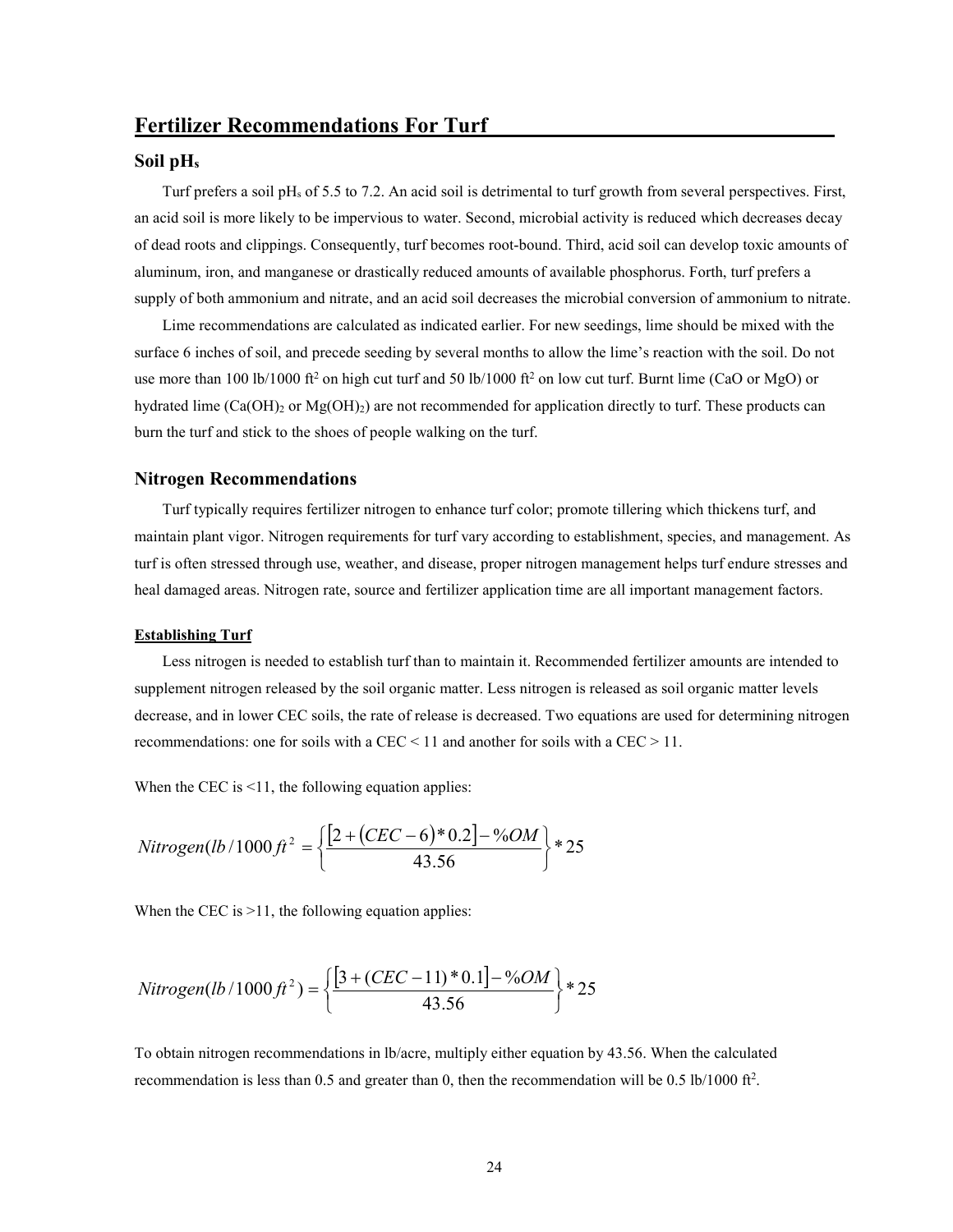#### **Maintenance Turf Nitrogen Recommendations**

Turf is maintained for several different purposes. Nitrogen recommendations for the various management objectives are based not on a prediction of nitrogen supplied by the soil, but rather on the specific nitrogen needs of turf in relation to its management (Table 30). Fertilizer application times and amounts are coordinated primarily to mollify effects of stress incurred through use and season.

Grass species are classified according to the season in which they grow best. Cool season grasses grow well in the spring and fall. They are fertilized to optimize growth during these times and minimize stress during the warm summer months. Fall fertilization is particularly important. Turf fertilized in the fall will stay green later into the fall, build root reserves to overwinter in a healthier condition and begin growth earlier in the spring. Cool season grasses include: bluegrass, fescue, ryegrass and bentgrass. Warm season grasses grow best and are best fertilized during the warm summer months, and include bermudagrass, zoysiagrass and buffalograss.

| Turf Use              | Grass Species                                                                                                                                                                                                                                                     | March                               | Apr. | May                                                                                         | June                        | July              | Aug.              | Sept.             | Oct.          | Nov.          |
|-----------------------|-------------------------------------------------------------------------------------------------------------------------------------------------------------------------------------------------------------------------------------------------------------------|-------------------------------------|------|---------------------------------------------------------------------------------------------|-----------------------------|-------------------|-------------------|-------------------|---------------|---------------|
|                       |                                                                                                                                                                                                                                                                   |                                     |      | -----------------------------    lb/1000 ft <sup>2</sup> ---------------------------------- |                             |                   |                   |                   |               |               |
| Athletic Fields       | Cool Season                                                                                                                                                                                                                                                       |                                     |      | 1                                                                                           |                             | $1^+$             |                   |                   |               |               |
|                       | Warm Season                                                                                                                                                                                                                                                       |                                     |      | 2                                                                                           |                             | $\overline{2}$    |                   |                   |               |               |
| Commercial Sod        | Cool Season                                                                                                                                                                                                                                                       |                                     |      |                                                                                             |                             |                   |                   | $1^+$             |               |               |
|                       | Warm Season                                                                                                                                                                                                                                                       |                                     |      | 2                                                                                           |                             | 2                 |                   |                   |               |               |
| Low maintenance       | Cool Season                                                                                                                                                                                                                                                       |                                     |      |                                                                                             |                             |                   |                   | $1^+$             |               |               |
|                       | Warm Season                                                                                                                                                                                                                                                       |                                     |      |                                                                                             |                             |                   | $1 -$             |                   |               |               |
| Golf Courses          |                                                                                                                                                                                                                                                                   |                                     |      |                                                                                             |                             |                   |                   |                   |               |               |
| <b>Putting Greens</b> | Bentgrass (soil)                                                                                                                                                                                                                                                  | $\frac{1}{2}$ $\frac{1}{2}$         |      |                                                                                             | $\frac{1}{2}$ $\frac{1}{2}$ | $\frac{1}{2}$     | $\frac{1}{2}$     | $\frac{1}{2}$     | $\frac{1}{2}$ | $\frac{1}{2}$ |
|                       | Bentgrass (sand)* $\frac{1}{4} - \frac{1}{2}$ * $\frac{1}{4} - \frac{1}{2}$ * $\frac{1}{4} - \frac{1}{2}$ * $\frac{1}{4} - \frac{1}{2}$ * $\frac{1}{4} - \frac{1}{2}$ * $\frac{1}{4} - \frac{1}{2}$ * $\frac{1}{4} - \frac{1}{2}$ * $\frac{1}{4} - \frac{1}{2}$ * |                                     |      |                                                                                             |                             |                   |                   |                   | $\frac{1}{2}$ | $\frac{1}{2}$ |
| Fairways              | Cool Season                                                                                                                                                                                                                                                       | $\frac{1}{2} - 1$ $\frac{1}{2} - 1$ |      |                                                                                             |                             | $\frac{1}{2}$ - 1 |                   | $\frac{1}{2}$ - 2 |               |               |
|                       | Warm Season                                                                                                                                                                                                                                                       |                                     |      | 1                                                                                           |                             |                   | $1^+$             |                   |               |               |
| Tees                  | Cool Season                                                                                                                                                                                                                                                       | $\frac{1}{2} - 1$ $\frac{1}{2} - 1$ |      |                                                                                             | $\mathbf{1}$                | $\frac{1}{2}$     | $\frac{1}{2}$ - 1 | $\frac{1}{2}$ - 2 |               |               |
|                       | Warm Season                                                                                                                                                                                                                                                       |                                     |      |                                                                                             |                             |                   | $1^+$             |                   |               |               |

**Table 30. Nitrogen recommendations for turf according to application month, use and grass species.**

+ designates an application in the early part of the month

- designates an application in the late part of the month

\*Applied at biweekly intervals

A variety of nitrogen sources are formulated specifically for turf. They vary in the rate at which nitrogen is released and the potential for burning grass blades when applied. Slow release products are important to avoid over stimulation of the turf. In any one application, half of the nitrogen should be in a slow release form. Table 31 lists some typical nitrogen sources used for turf. Most contain urea or derivatives of urea, which are generically called ureaform. Ureaform is the product resulting from the reaction of urea and formaldehyde in which urea is formed into chains of different length. In general, the longer the chain the slower the release. Release rates are also described by the solubility in water (WIN) or hot water (HWIN).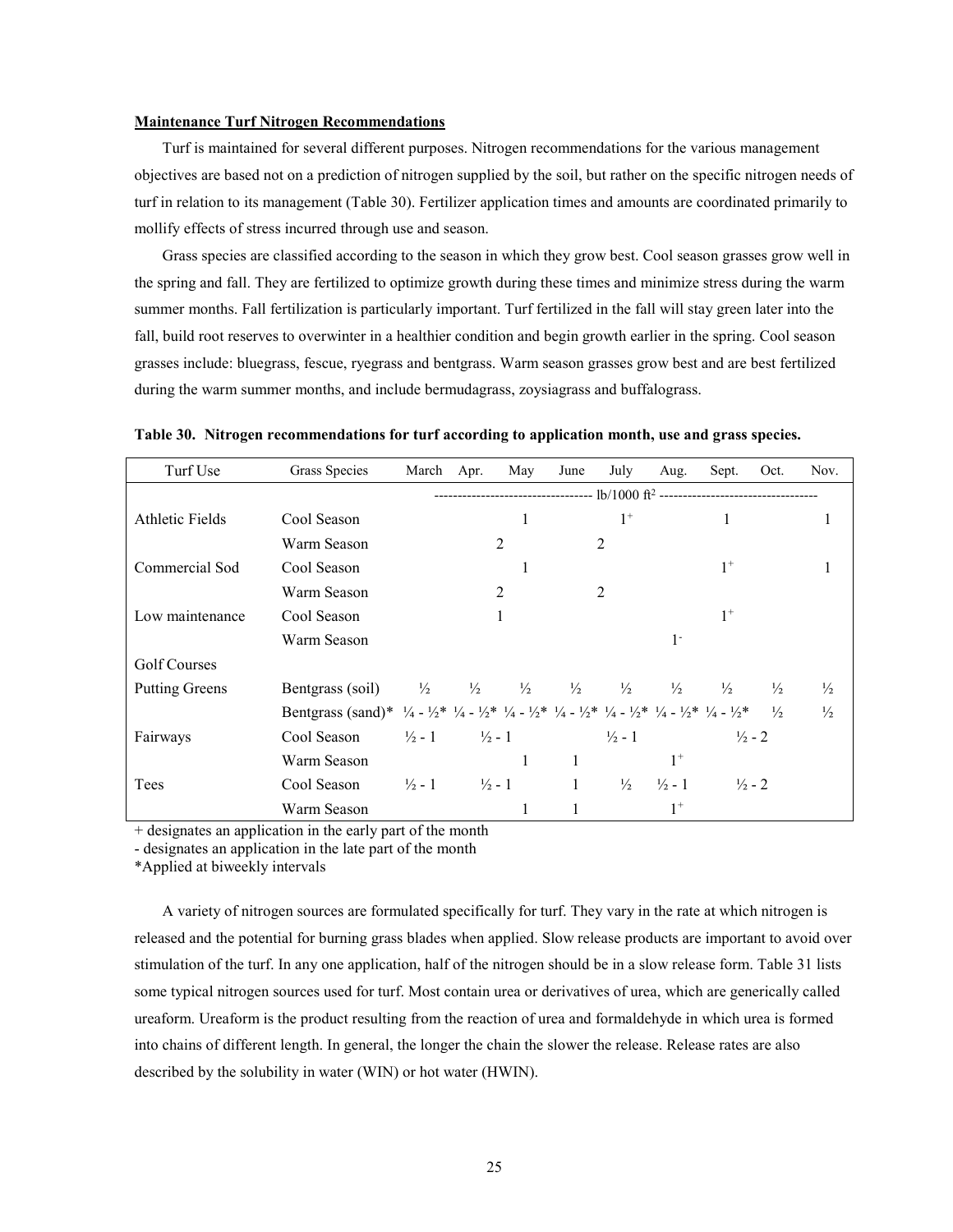| Nitrogen Source             | Percent<br>Total<br>Nitrogen | Percent<br>Ammonium<br>Nitrate | Percent<br>Urea | Percent<br>SRN <sup>†</sup> | Percent<br>WIN <sup>‡</sup> | Percent<br>$HWIN^*$ | Speed of<br>N release | Burn<br>potential |
|-----------------------------|------------------------------|--------------------------------|-----------------|-----------------------------|-----------------------------|---------------------|-----------------------|-------------------|
| <b>UAN</b>                  | 28                           | 50                             | 50              |                             |                             |                     | Fast                  | High              |
| Urea                        | 46                           | 100                            |                 |                             |                             |                     | Release               | <b>Burn</b>       |
| Methylol urea               | 30                           |                                | 50              | 50                          |                             |                     |                       |                   |
| Suspended<br>Methylene Urea | 18                           |                                | 35              | 40                          | 25                          | 5                   |                       |                   |
| Methylene urea              | 41                           |                                | 35              | 30                          | 36                          | 13                  |                       |                   |
| Methylene urea<br>polymers  | 38                           |                                | 11              | 17                          | 72                          | 40                  | Slow<br>Release       | Low<br>Burn       |

**Table 31. Nitrogen sources typically used for turf.**

† Short chain soluble nitrogen, soluble reacted urea

‡ Water soluble nitrogen

# Hot water soluble nitrogen

## **Phosphorus Recommendations For Turf**

Phosphorus recommendations for establishing turf are calculated using the equation below. Recommended maintenance amounts are half that of establishment.

$$
P_2O_5(lb/1000\,ft^2) = \frac{110*(\sqrt{85} - \sqrt{Ptest})}{4*43.56}
$$

## **Potassium Recommendations For Turf**

Potassium recommendations for establishing turf are varied by soil potassium level and CEC, and are calculated using the equations below. Recommended maintenance amounts are half that of establishment. If the CEC is less than 6, then assume 6, and if greater than 20 then assume 20.

$$
K_2O(lb/1000\,\text{ft}^2) = \frac{75.5(\sqrt{100+10*CEC} - \sqrt{\text{Ktest}})}{4*43.56}
$$

#### **Secondary and Micronutrients**

Secondary and micronutrient recommendations for turf are the same as those detailed for fruit and vegetable crops. The one exception is that of boron. For turf boron is rated the same as other horticulture crops. However, no boron recommendation is given for turf.

# **Soil Sample Information Form**

On the following page is a copy of the soil sample information form that is used with the submission of commercial horticultural crops and turf. Proper entry of grower and county information is necessary for correct